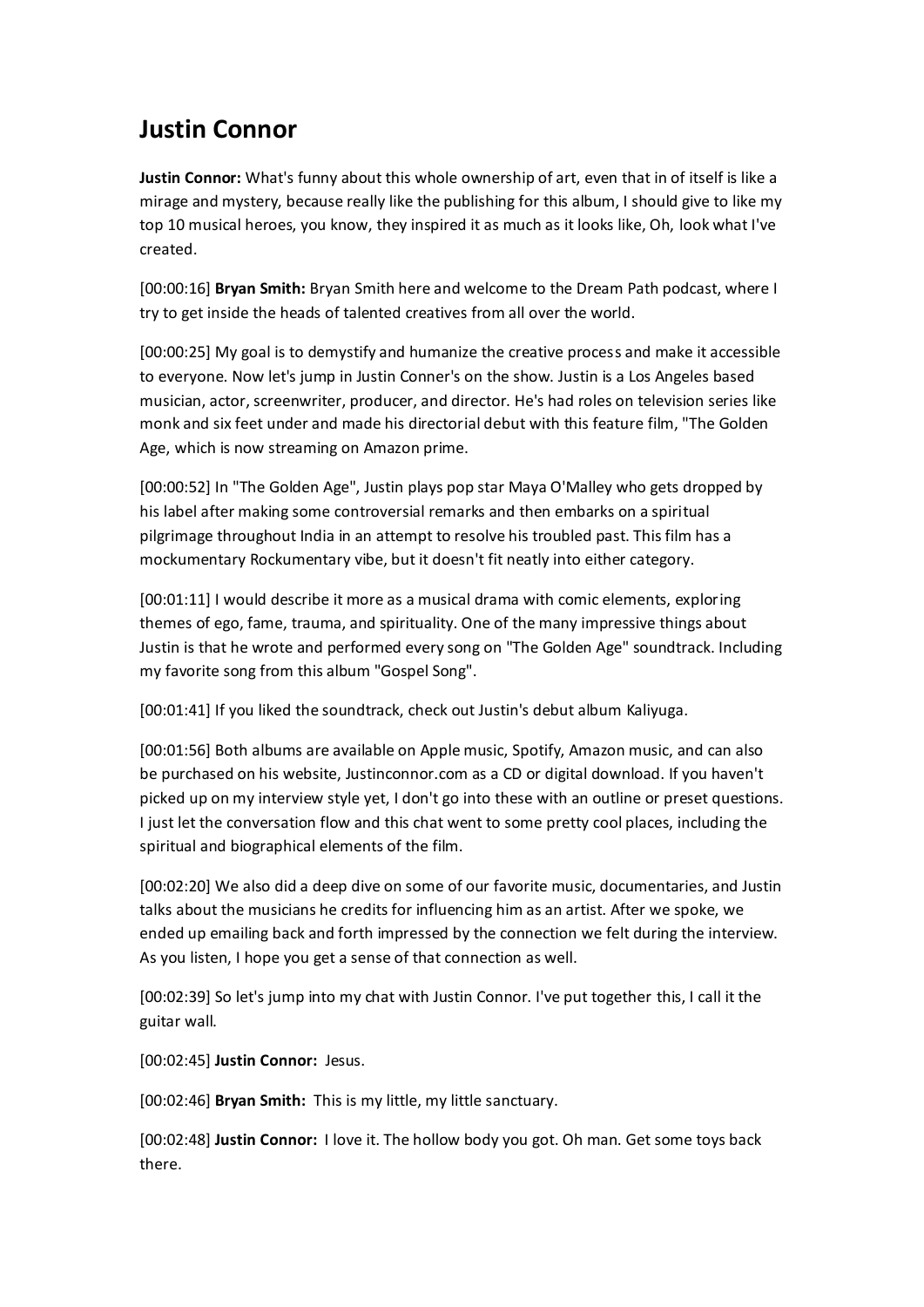[00:02:53] **Bryan Smith:** Yeah. That's an F hole Gibson that I bought from a friend of mine recently. It was sitting in his closet case was beat to shit and covered in dust.

[00:03:03] And I was like, what are you doing with that thing.

[00:03:06] **Justin Connor:** Give it to me then, right?

[00:03:10] **Bryan Smith:** So, it's a fun little guitar. It doesn't stay in tune very well.

[00:03:15] **Justin Connor:** Yeah, it does need to be tuned up.

[00:03:17] **Bryan Smith:** I took it to a guitar guru in Bellevue, Washington, which is in Seattle or near Seattle named Mike Lowell. And he just worked wonders with it.

[00:03:27] So it stays in tune a lot better now than it did before, but it's still kind of fragile that way.

[00:03:34] **Justin Connor:** Yeah, those are nice. I want to get one of those down the road.

[00:03:36] Awesome.

[00:03:37] **Bryan Smith:** Yeah. So. You are quite the musician. What kind of guitars are you into these days? And have you played over the last 20 years?

[00:03:46] **Justin Connor:** To be honest with you, I'm more of a piano guy.

[00:03:48] **Bryan Smith:** Yeah.

[00:03:49] **Justin Connor:** Mostly piano and, Worley and things of that sort. I don't play too much guitar, mostly just acoustic and I had a good Gibson SG, but I sold my Worley. And Gibson just to like to finish the film, which I have, I'll probably buy back later, but, mostly piano is what I write all the songs for most of the songs in the film, all done in piano.

[00:04:08] **Bryan Smith:** I noticed that they're very piano based or sometimes almost harpsichord sort of based where you got this nice. Very minimalistic approach to songwriting and vocally centered lyric centered piano based songwriting, which is lovely. And I liked the fact that you wrote all this music yourself. And incorporated it into the narrative.

[00:04:35] It's really something I watched it this week and it was very immersive.

[00:04:39] **Justin Connor:** Oh, thanks man. Yeah. I was trying to help, you know, get the story told through song in a different way than it's traditionally done as well as have it all be live versus lip-sync and you know, just kind of blur that line between what's real and fake, I guess.

[00:04:53] **Bryan Smith:** When I read the description of the movie, I think it says that it was filmed over 10 years. And I wasn't sure if that was part of the log line of the movie and that wasn't actually true. Or if it was filmed over 10 years ago.

[00:05:09] **Justin Connor:** Yeah, it was, it was filmed. It was filmed over 10 years. I can't believe I'm still standing at the tell the tale.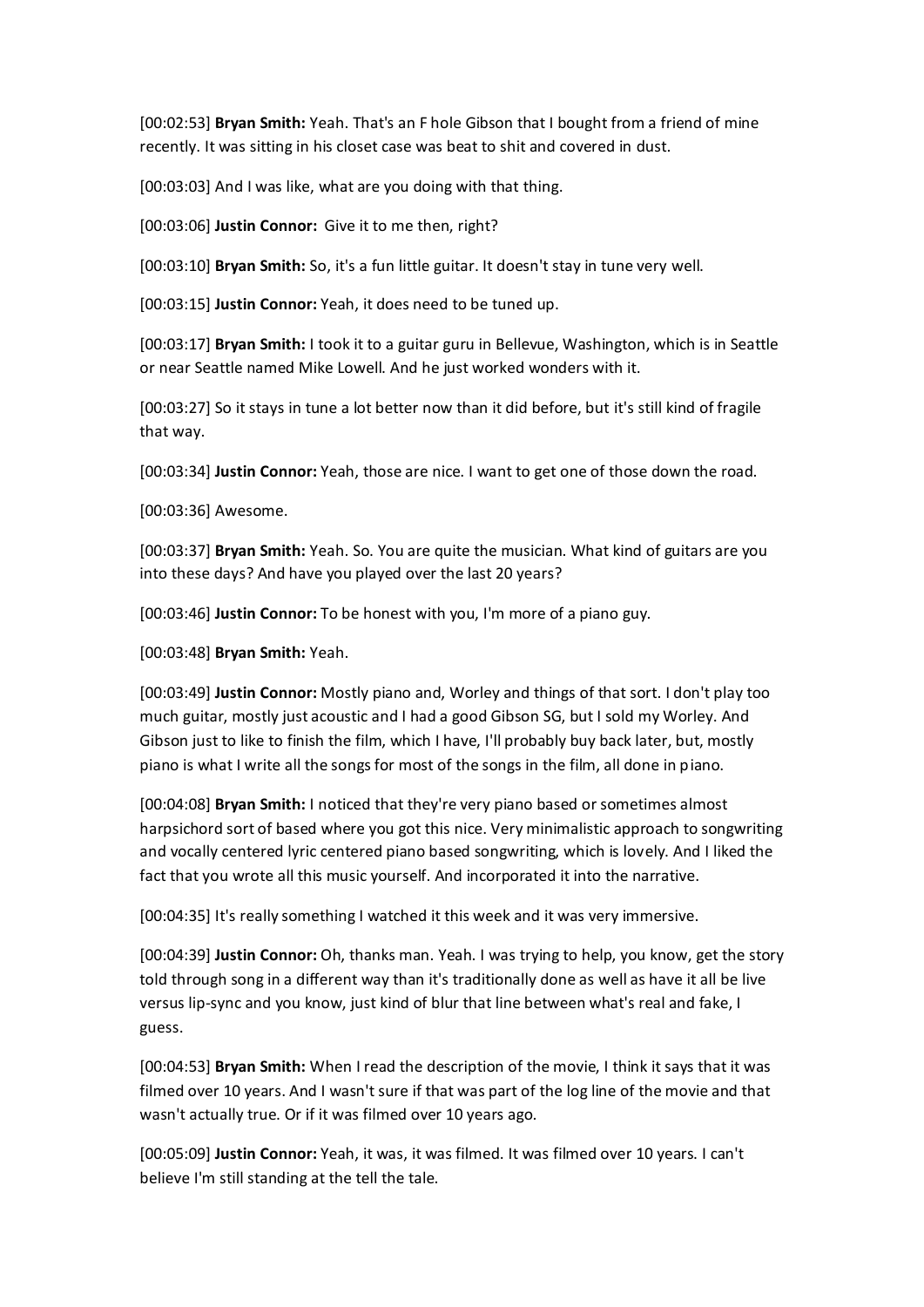[00:05:16] I basically like wrote the script and the second album was kind of like moving in, conjunction with it and I shot it in pieces and wanted it chronologically to sound as if, and look as if I was aging and the character was aging throughout the process. So. That was kind of the in seeing how much songs could play a role in telling the story as if like a pivotal scene does with actors, but you know, do it through song and melody, see if that would work out.

[00:05:44] So that was kind of the gist of it, but yeah, I shot it over like 10 years. Jesus, no, it's probably less than that. It, the whole project took about 10 years. Most probably shot we're about five, five and a half around there.

[00:05:58] **Bryan Smith:** That's really impressive. I've never seen a film like this before, so kudos to you for creating.

[00:06:04] I mean, I've seen like a mighty wind or, you know, mockumentary, lots of mockumentary stuff out there, and I've seen lots of Rocky mentorees too, or, you know, documentaries about bands or kind of mythical figures like "Searching for Sugarman or,

[00:06:21] **Justin Connor:** Oh, I love that one.

[00:06:22] **Bryan Smith:** Yeah, that was a great one.

[00:06:23] **Justin Connor:** That was a big inspiration.

[00:06:25] **Bryan Smith:** But this one for me was pretty singular because it was kind of in between you really weren't sure if you were, you know, you, you certainly weren't mocking this character at all. And it was a real dramatic character with this arc that was emotional, especially with the home video footage that you put in there, but I appreciated how unique it was because there just isn't something like this in the, uh, the film verse, if that's the word.

[00:06:55] **Justin Connor:** Yeah, yeah, exactly. The mockumentary genre. I think it was tough to pull off and I think we're so used to seeing it through the Christopher guests of the world who. People have just seen the film or like, are you a fan of fit Christopher Guest? I'm like, yes, I am very much so. And although his, his, his films are normally played for Hahas and laughs very well adeptly done.

[00:07:16] I still think that "the Golden Age" is a comedy on some level. It is a satire on material life and the pains of musicians and the traditional arc that almost happened like a blueprint, but it's played straight. So, there was an element. Of wanting to blur that line between what's real and what's fake. Cause a lot of this was kind of a semi-autobiographical project, but I wanted to blur that line and kind of take the piss out of fame or, you know, the satire and the way that Christopher Guest does, but play it in more of a straight, a narrative way that you're not sure what's real and what's fakes up the audience. Can be a little bit nebulous in terms of knowing where they're being led. Cause people who don't know me who see it at the end, they're like Wikipedia-ing and like, "who's Maya O'Malley. How come I never heard of this guy?" And it's kind of a, a satire on it. I think the false ego and fame, as in conjunction with making room for how one can absolve these traumas from their past in terms of, making room for the devotional, path, I guess.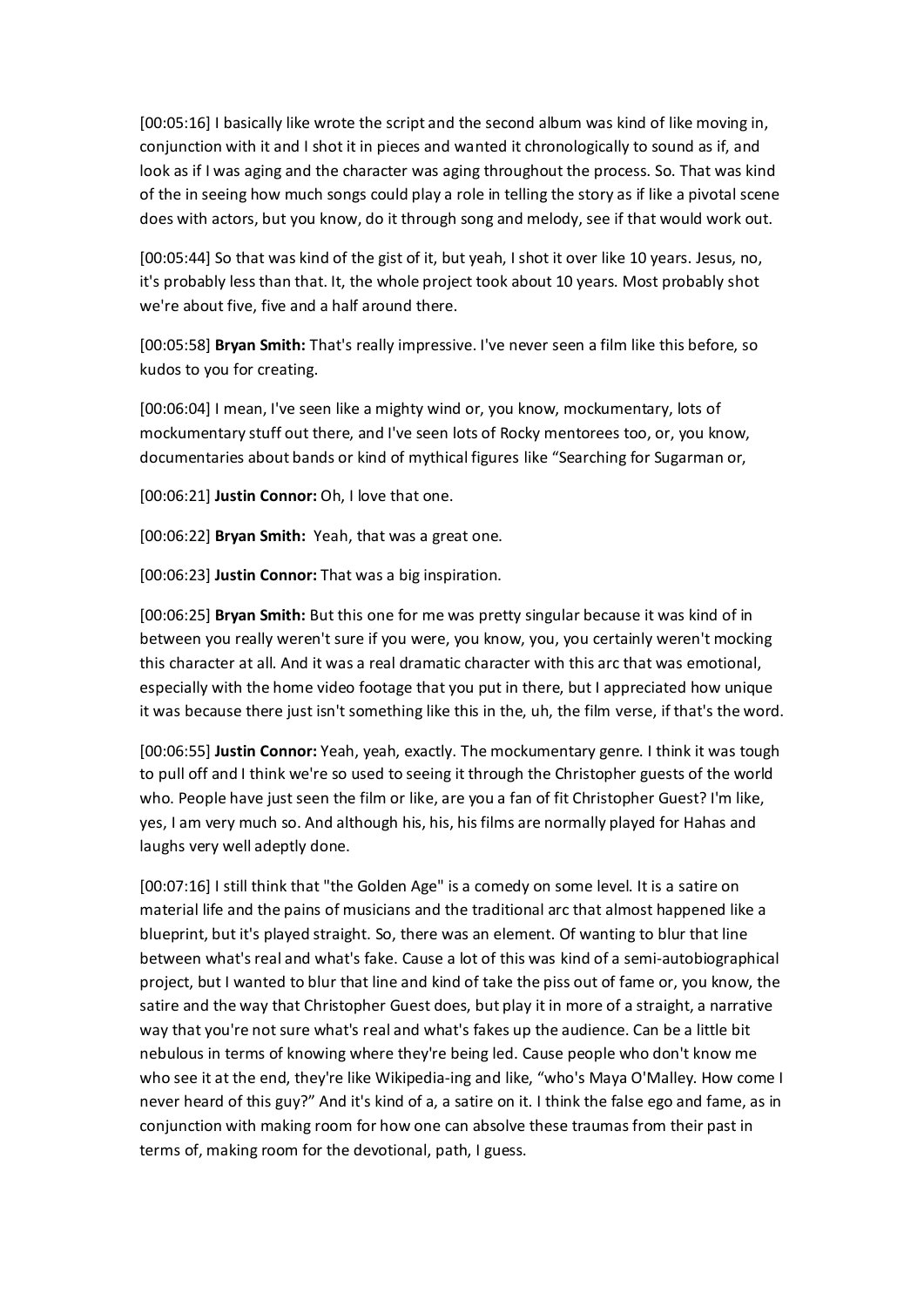[00:08:20] **Bryan Smith:** Well, mission accomplished for blurring that line. And I, I think that's, what's so great about cinema is when you make an audience question, what they're looking at and really wonder what they're experiencing. I think that's the sign of a great artist. Like when you walk into an art gallery and you see a painting and you're maybe you're revolted, or maybe you're confused or whatever that strong emotion is, is a win for the artist because you're trying to provoke a little bit, right.

[00:08:54] **Justin Connor:** Yeah, and I think that there's room for that in this day and age, I think we're so used to seeing films and this pound for pound way of, you know, so many films now are, are made for this like this largest common denominator so that so many people can absorb the themes of it and justify the budget in which they spent it, but usually that caters into a watering down of the project itself. So I think there's room within cinema and with art to find this sort of niche between. And I think this is why I'm drawn to so many of those iconic artists, like the Dylan's and the Beatles and Christopher Guest, uh, Terrence Malick, Paul Thomas Anderson, these guys who like they, you know, they're not trying to conform to what it is, but they're marching to the beat of their own drum.

[00:09:39] So when you said like going into like an art studio or going to an art show and being kind of revolted and you know, there's something about artistry or the creation of something that. And I've been noticing this. I've been following a lot of different artists now, you know, Instagram and social media is such a funny world, but lately I've just been like handpicking, some artists that, you know, like drew my eye to them and there's people that are really articulately well at their craft and original in their own. Right. But then these other, other people that do like this simplistic form of creation, but it's so. Ingrained in their point of view that they're not trying to conform on any level and in hybrids of both back and forth, vice versa, but I think what I'm really drawn to and what I'm starting to gain more clarity on for myself in terms of just promoting this film, as well as moving onto the next project thereafter.

[00:10:27] Is really trusting that uniqueness, that it's more important to really define and own your own style theories, impetus, and what creates it then trying to conform to something else. And I think those are the artists that I'm drawn to the most. And that's what I'm starting to. It, it's funny how it took me such a long time to make this huge project to now come to this base of like it's okay to be, to live a terribly unique life on my own terms and own that.

[00:10:57] Even if not many people love it or millions do, it's like, it's irrelevant. I think the reveling of like, just owning what it is you want to do, even if it's totally abstract to everyone else. And I, and I champion every musician, artist, poet, filmmaker that does that.

[00:11:13] **Bryan Smith:** Yeah. Yeah. I've talked to other guests about this concept of the podcasters call it niching down.

[00:11:20] But, and I guess the concept in the podcast world is you can't be everything to everyone, but if you're something very specific to a small group of people, you're going to be much more successful in holding on to that fan base or that listenership and actually making an impact in the world. So, it's, it's ironically.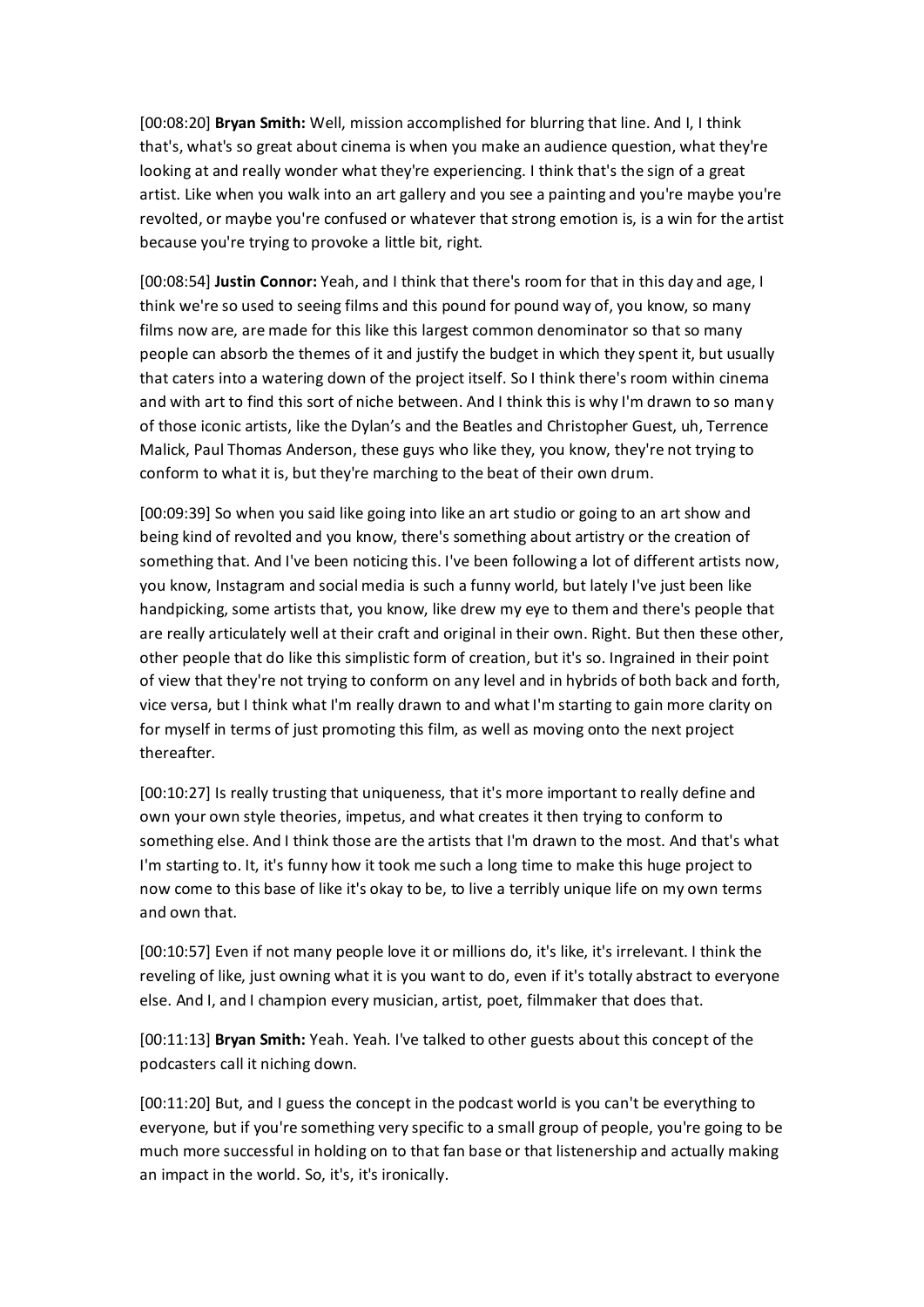[00:11:43] Kind of counterintuitive that the broader you are, the less you're going to be seen because you're part of the background noise.

[00:11:50] **Justin Connor:** And, and partially the broader you are potentially the less happy you will be at being broad. You know, I mean, you know, it's funny, we're living in a day and age now. And I have sort of this resistance to social media, which is paramount for promoting my film or my music or my brand or whatever any of this is these days.

[00:12:10] But we're at an age where so many people are promoting themselves to death and not really promoting anything at which they've created. And I think that that is a dangerous omen for the times, because now we're looking to people with large followings that don't really create anything. Versus my credo lately is just not only falling that unique thread, but kind of playing the long game with fame and some of my teachers from the East and the gurus, you know, they talk about this concept is called, which is like the hankering for name and worldly prestige.

[00:12:44] And how they, one of my favorite gurus was talks about it as, uh, the stool of hogs that it's actually lower than the stool of hogs. That that is not the aim at which we're here for. And there's an element of, of now stepping back and just really reveling that unique expulsion of what needs to be released because on some level what "The Golden Age" we were talking about, how long it took to make this thing is it almost took me this long to realize, to really settle into like the comfortability of following that uniqueness hell or high water. And I'm finding that people are really drawn to it. It's starting to move and spread with people, but it's, it's not because of me wanting to promote it to death. It's like, I trust there's a, there's an element now where I trust the potency of the project, regardless of anything I had to do with it because even though on paper, it looks like I had so much to do with it. I really look at it as I was a conduit to these teachings from the East that are so much grander and more magnanimous than anything I could do. I just operate as like a grand conductor to it all. So, I'm kind of seeing this long game of fame in some respects, like, you know, these John Prine guys who nobody really knew of until the last 10 or 20 years, but it's like, I just want to create a body of work that I can stand behind.

[00:13:54] And that matches that litmus test. And one last thought on that, that point is I remember reading about different directors prior to making this. It was while I was working as an actor for years. And I started to say, "I don't know if this is fulfilling me. I want to do my own project" and reading about directors and how they trusted their final cut in the end.

[00:14:10] And it was interesting because they all pretty much said at the end of the day, regardless of the person who's, you know, at the studio who is saying, you know, "yes, do this", or, you know, they have final cut or input on it. They said, all you really have at the end of the day. Your final cut is your own barometer of what you think is great.

[00:14:27] And, and when you first hear that, it's like, well, dude, are you just making this film for yourself? You know, like that's where my mind went, but it's like, no, that's all you really have. So, I think if you trust your own barometer or of what you think is compelling as an audience member and as a creator of whatever it is itself, that's all you really have to go on.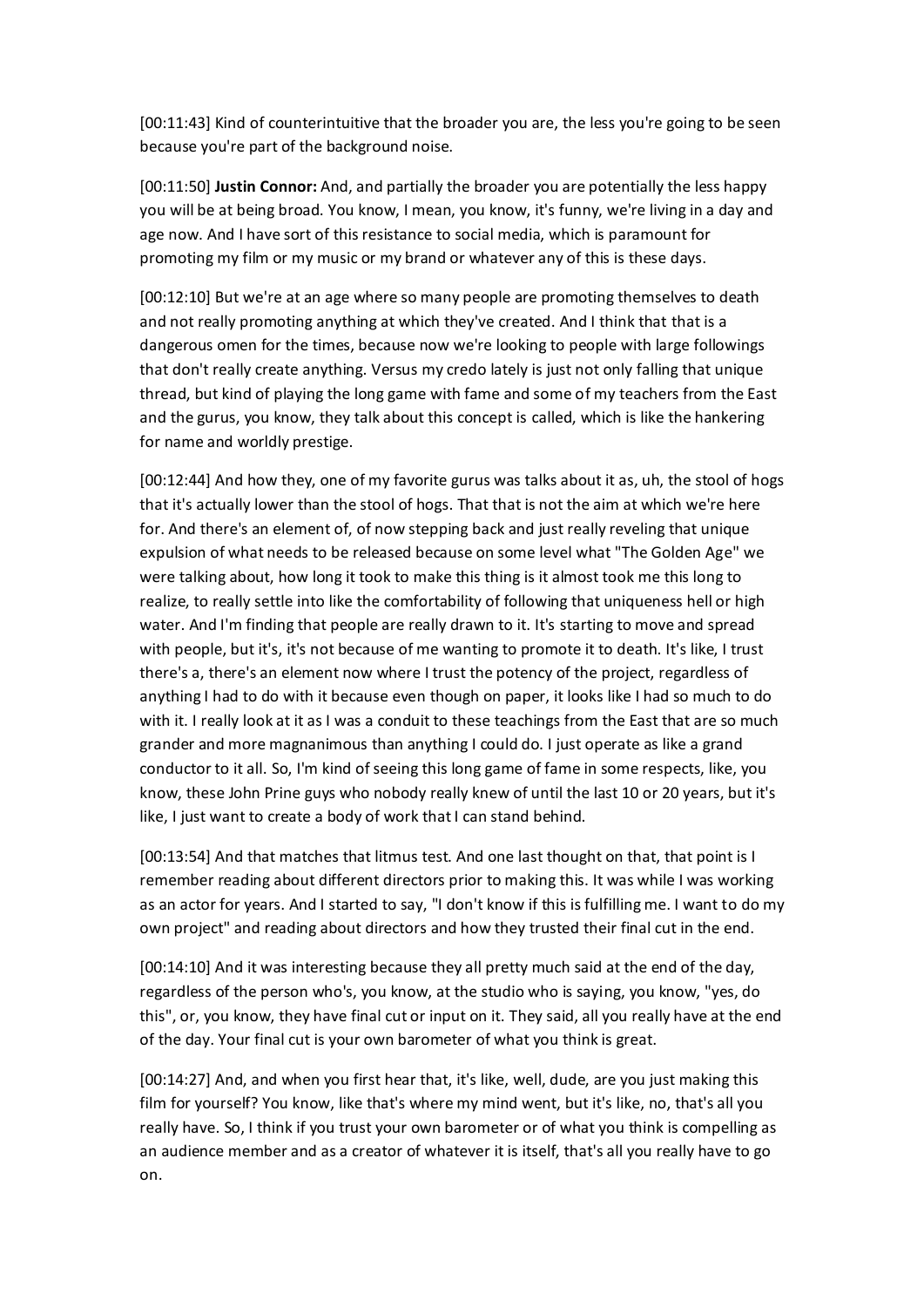[00:14:47] And that took, uh, an, I think that takes. A bravery and an intestinal fortitude that I wouldn't have ever been able to make "The Golden Age" if it weren't for all those people inspiring me because you know, it was such a force of nature, how this came about and how it was made. If you paid me all the money in the world to make "The Golden Age" today, there's no way I could have, but when there's this expulsion of creativity that needs to come out like a boil that needs to be lanced almost, it's just, you're at the behest of it.

[00:15:16] And that's how I kind of see it all now and see creative projects as well as the future ones that I'm planning thereafter, you know?

[00:15:23] **Bryan Smith:** Yeah. I think audiences really respect an artist who's decisive, who knows what they like, and they're putting it out for their own reasons. And they're also not focused on the fake famous part of social media promotion and becoming famous for being famous, kind of a Kardashian like famous.

[00:15:43] They're really trying to create something that needs to be created. There's just a drive to put this out into the world. And they respect that. At least I do. I mean, maybe I'm projecting.

[00:15:52] **Justin Connor:** I'm in the same boat.

[00:15:53] **Bryan Smith:** I really appreciate that. If it doesn't exactly land the way that maybe I would have done it as a producer or something, you just have to have mad respect for people that are making those decisions for those reasons that are genuine, they're authentic, or really used words, genuine and authentic. But when it comes to artists, I believe it applies. Just as much today as it did 20 years ago, you got people like John Lennon and the reason I'm bringing up John Lennon is that I think your Golden Age album really made me think of John Lennon, solo work and the lyrics and the delivery.

[00:16:29] But when I think about John Lennon and I think about his journey after the Beatles. And I'm not, I'm no historian at all when it comes to the Beatles or John Lennon. But what I think about is a guy who paved his own way and especially with Yoko Ono, helping him creatively. And I saw that documentary, I think it's called, is it called "Above Us Only Sky", the most recent John Lennon documentary where it really shows how much Yoko Ono contributed to his work.

[00:16:58] **Justin Connor:** Absolutely.

[00:16:59] **Bryan Smith:** And how he disregarded the critics who were saying, what are you doing? You know? Totally. And if you listen to,

[00:17:08] **Justin Connor:** Play Love me Do, where's Love Me Do part two or where's Sergeant Pepper's part two.

[00:17:13] **Bryan Smith:** And I remember I watched, and this is just me rambling here. I'm sorry, but

[00:17:17] **Justin Connor:** no, I love this. You were on the same page. I'm right with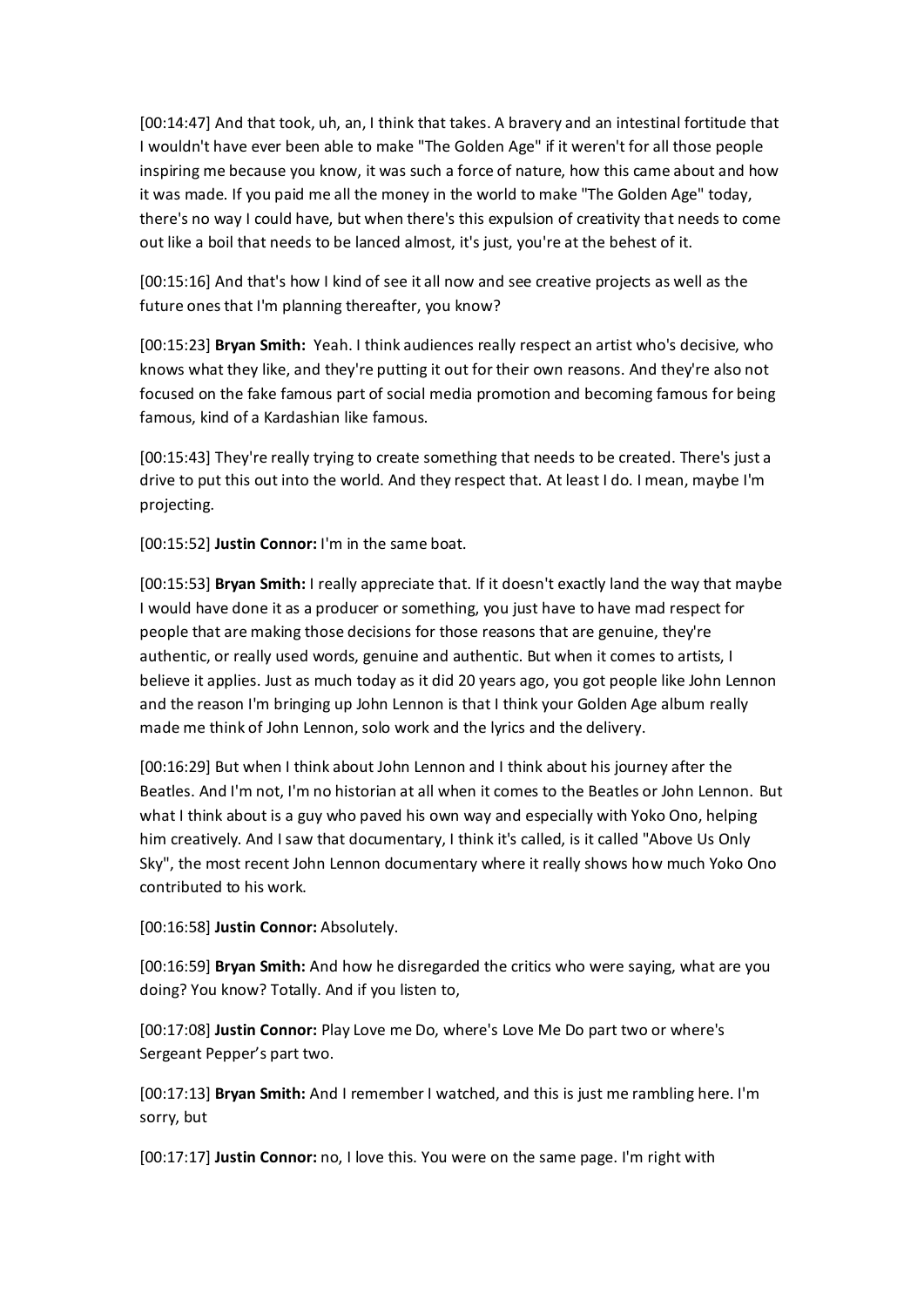[00:17:19] you.

[00:17:20] **Bryan Smith:** I, I saw the Zappa documentary that just came out

[00:17:24] **Justin Connor:** we're on the same page.

[00:17:25] **Bryan Smith:** So, the Zappa documentary has this scene where John Lennon gets on stage with Zappa, with Yoko Ono, and they are. Doing something that I had no concept of. I was like, what am I hearing?

[00:17:39] I don't understand this. I would never buy this album, but I'm like all the power to your brother and sister.

[00:17:46] **Justin Connor:** I know braver.

[00:17:49] **Bryan Smith:** Yeah.

[00:17:49] **Justin Connor:** Well, it's funny. But as you started to talk about this thought, we're also on the same page. Cause I was thinking of a quote by Lennon. And first of all, I think Yoko Ono really empowered him to speak his voice, and sometimes, you know, that's the power of having that divine, strong woman supporting your moves, because while you started to talk about this, I immediately thought of a quote by John Lennon. And then he started talking about him so funny, but there was one quote and I maybe miss handling that. But if something to the effect of there's some days where I wake up and I'm.

[00:18:23] I know I'm in sync and I'm writing some of the best stuff I've ever written. And there's some days where I wake up and I cannot get out of bed because I feel like a fraud. And this was John Lennon, you know, like, you know, he, obviously he was a big inspiration to me, and guys like him and Dylan, Harry Nelson, and all of them and such.

[00:18:39] But I think when you reach that type of fame or have any percolation, it was worth it. I think the tendency is to really have it a gut check, a real recalibration sort of like we're all having during this COVID time of being locked up. It's like, what is important to me? And you mentioned the documentary and just really quick, Frank Zappa, I write in this book accompanying the film that I'm going to release this screen called "The Day in the Lives", which follows Maya O'Malley's like a memoir, which is again, a semiautomatic graphical as well. And one of the first albums that really hit me was Frank Zappa's Joe's garage. We had motor oil all over his face, which was like that, that was a crazy album at the time, but I was like, Oh, the power and potency of like, this guy was marching to the beat of his own drum as a young kid, I was like, "Whoa", But when I watched like the documentary is like, you mentioned the Lennon one and the Zappa one recently I watched, um, geez, what was it?

[00:19:31] I watched the Go-Go's one and then I watched the David Crosby on which blew me away and just see you mentioned earlier, um, The, uh, "Searching for Sugarman" and like a poster on my wall. "Scott Walker, 30th Century Man" is another one. If you haven't seen, or your viewers,

[00:19:49] **Bryan Smith:** I have not seen that one.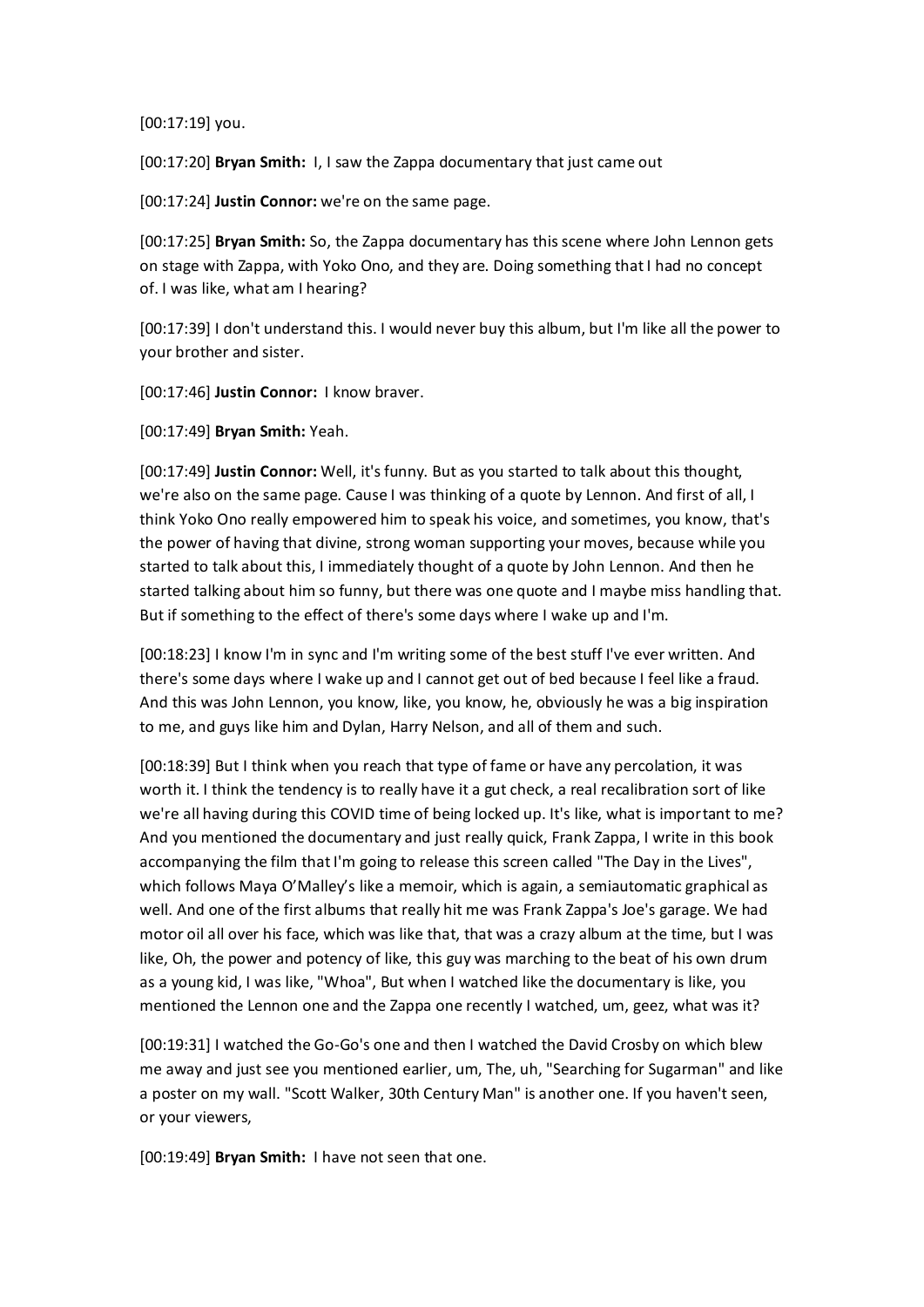[00:19:50] **Justin Connor:** That one's incredibly potent and his music is off the charts. You know, while I was writing "The Golden Age", I was trying to figure out how songs can tell the story. So just the writing process of making the script and the songs. And making sure they had this arc that felt present in the songs could stand on their own yet. Tell the story was like a two-year process in itself.

[00:20:09] You get alone recording parts to make sure it worked and then recording it while filming and then editing it in that, you know, all that was like a, a monstrous thing. But all these music documentaries really fed "The Golden Age" hugely. And the reason they did. And why had my little satire take the piss out of fame type of thing with "The Golden Age" is the trajectory and arc, especially the Go-Go's one.

[00:20:31] And the Dave the Dave Crossman really hit me. It's like, they all go through the same machinations of terror and excess and tumultuous demise with this fame. So on a certain context, it's like, what is it that we're chasing after? It's like this, this carrot dangling at the end of the stick that never feeds us in the way and actually kind of makes us sick.

## [00:20:55] **Bryan Smith:** Yeah.

[00:20:56] **Justin Connor:** You know, like why, why is that the end goal of artistry and why should we be craving for this? Fame that tends to ruin people versus really reveling and finding that unique inner voice that supersedes and transcends any of what that could or couldn't create good, bad or indifferent. So, you know, Lennon's one of those guys that I look up to.

[00:21:18] Where it was nice to see him because break from that traditional mold of even being like the psychedelic rock they did later on, I think he wanted to be so truthful to himself and had for years been playing these pop machine-like songs, which were amazing. And I love that rubber soul before that. And then after that and so on and so forth.

[00:21:36] But I think he's gone through the highest heights of all that, and he was probably fed up and felt hungry to really nurture what he needed to say. And what, you know, just real quick in closing with this thought. And I tell this to everybody. Could you imagine at the peak of your fame writing a song called.

[00:21:56] "A Working-class Hero is Something to be" like, who's doing that. I mean, up in the Hills of millions of dollars, it's like denouncing material fame, which made him so famous and saying that it's all bullshit really at the end of the day. You know, I

## [00:22:11] just love that.

[00:22:12] **Bryan Smith:** I do too, and I think you're touching on something that is a universal theme that we see running through these Rockumentaries is an exploration by the filmmakers on the court concept of fame and what it means to the artist. And then you have this typical response of the artists like "Oh, fame ain't all it's cracked up to be". And that's not why I'm in the business. And to a lay person that makes no sense. Like, what are you talking about? That's not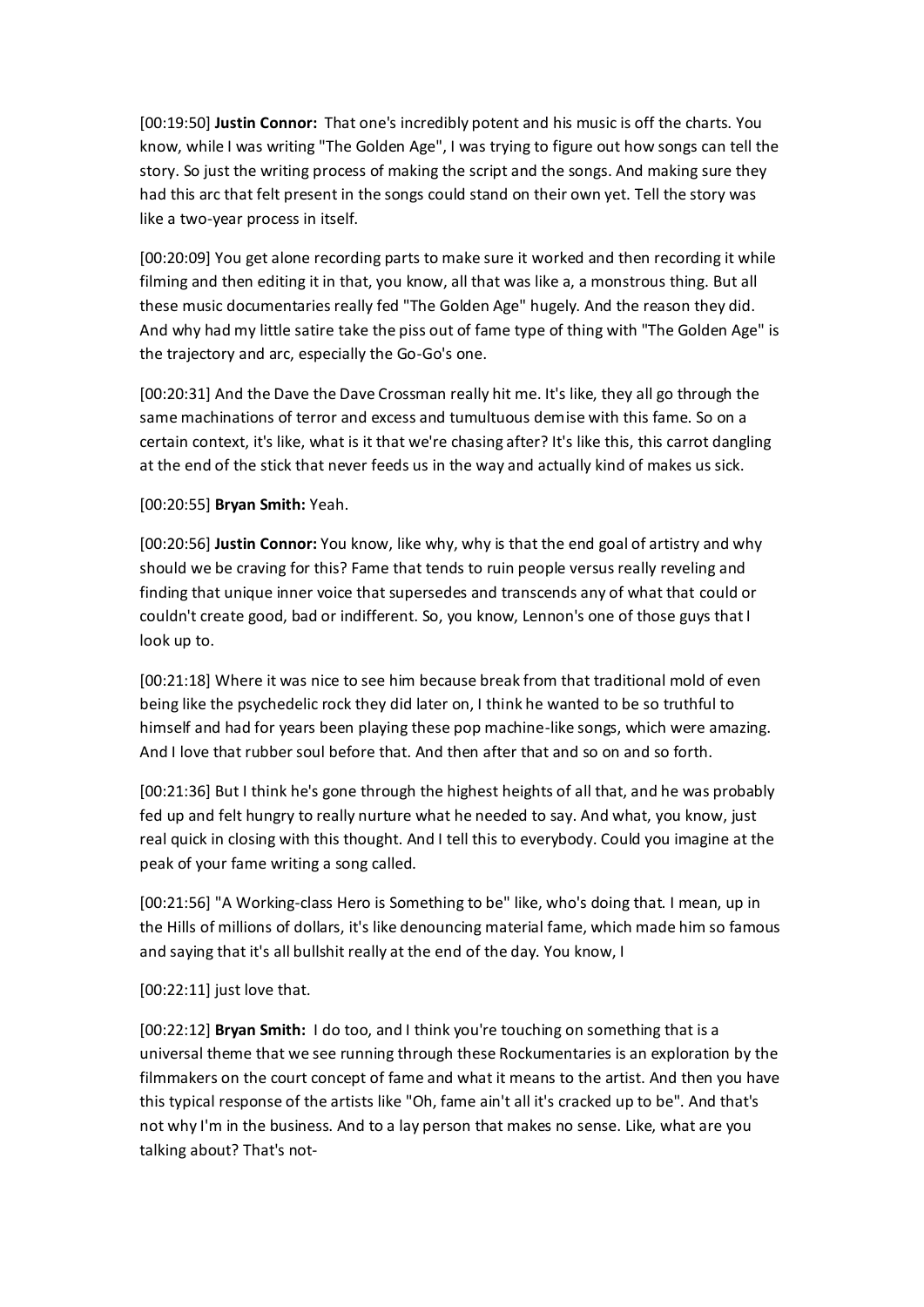[00:22:41] **Justin Connor:** Dude you made it man! All the women, the drugs, the money. Yeah.

[00:22:46] **Bryan Smith:** So, uh, and I interviewed, um, I actually interviewed two of the filmmakers for "Remember My Name", the David Crosby documentary. So if you want to go back and check those out, it's Greg Mariotti was the producer with, uh, Oh,

[00:22:58] **Justin Connor:** I've gotta listen to that,

[00:22:59] **Bryan Smith:** he's a partner with Cameron Crowe with vinyl records and they produce that film.

[00:23:04] And then AJ Eaton was the director and I interviewed him, but David Crosby is a great example of a guy that probably got caught up in the fame and the drugs and the women. And, and then there's a reckoning that happens. And it's a perfect example of a documentary that. So excellently captures the tragedy of what happens when you lose sight of what's important friendships relationships and just the whole creative process and look where he is now.

[00:23:37] I mean, it's a tragedy that,

[00:23:40] **Justin Connor:** Oh, it was tough to watch, man. I was broken up and I was crying in bed and I'm like, Oh my God.

[00:23:46] **Bryan Smith:** There's a lot of redeeming qualities about David Crosby. And that's, what's so fun about these documentaries is you see the good, the bad and the ugly. You see the warts, you see all of the things that made them a star all in this one hour and a half, twohour film.

[00:24:02] And so I love the genre and I love what you have done with this genre because I, again, I go back to the uniqueness of it. Now this was put out in 2017.

[00:24:14] **Justin Connor:** It was actually put out in 2020, 2017 is when I did my film festival around there. I was finishing the book. So, it's actually just been released.

[00:24:21] **Bryan Smith:** Okay. So, when you finish in 2017, it's been on Amazon prime now in 2020.

[00:24:28] Tell us about that journey. And we'll talk more about the filmmaking process as well, but. You have it in the can you're running the film festival circuit. How did you get to Amazon? What was that process like?

[00:24:41] **Justin Connor:** God, Jesus, it was a, it was a lot, you know, no one prepared because the funny thing is like, things are changing like every six months to a year and the distribution of a feature film.

[00:24:55] So when I had it in the can and went to film festivals, I thought I was going to promote it next would change and morph every six months or so. And there's no rules to this. And it really comes down to you start realizing why studios are, you know, whatever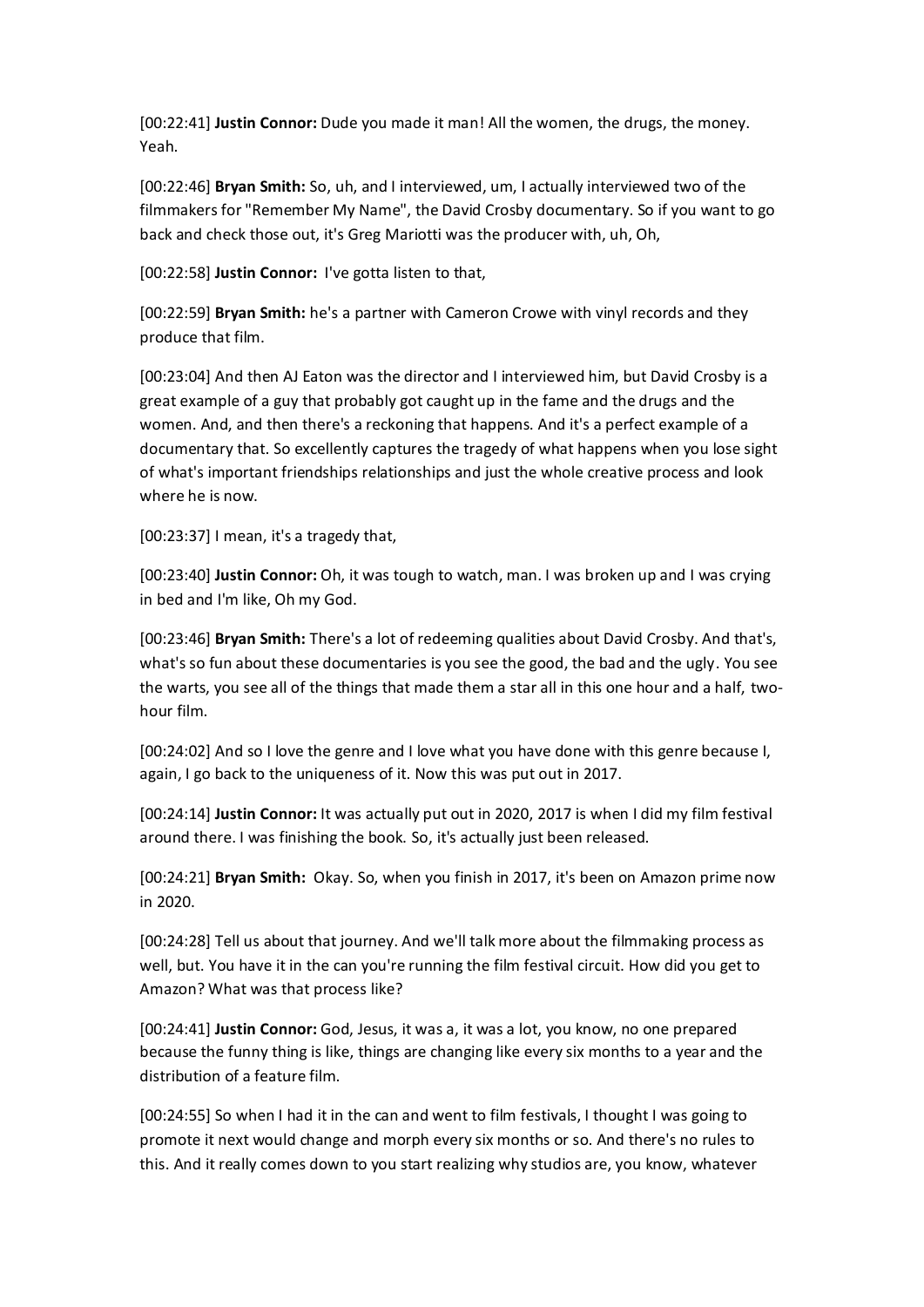they spend on a film. They're going to spend two or three times that in marketing, because so much about this as marketing.

[00:25:13] So it was a lot of preparation, you know, like, uh, the key art and the, you know, the teaser stuff for social media and so many different things, you know, uh, connecting with people in podcasts like yourself. So, it's a lot to take on for independent producers. And I think it's overwhelming to producers not knowing what they're getting into.

[00:25:33] So it's been a learning process, but I'm very good at multitasking. So, I, I took it on, but it would have been nice to have, like, I think there's a genre or a niche for, like digital marketing companies to step in and be like, okay, I get your project and we want to help your screw up time on this. But I, but I really enjoyed the whole thing too.

[00:25:51] So getting to Amazon prime, it was like finding a distributor. Now everything like MP3s with music is streaming. And now everything's streaming with MP4, which is I think, which I understand, but it's going to be, I think it's a daunting time for independent film. And while you're going to see independent films create because of the passion behind it, then it's, maybe even never recouping their money or, you know, it's just a different age now. So, what you're really trying to do is just set up all your assets and deliver it to them and then do your best at marketing and hoping it catches on with the zeitgeists at which I'm grateful that it did very well at some film festivals, and one audience awards and best performances and all that kind of stuff.

[00:26:29] But then you're still in a big pool of so many other films being known or trying to find their light of day as well. So the response thus far on Amazon prime has been off the charts because, you know, one of the things you mentioned with the Dave Crosby thing, just in terms of, you know, promoting as this as well is you could tell with all these different documentaries, like you mentioned, When you mentioned that tragedy, that, that documentary was with him, it's like you realize these old karmic wounds from their past are what impede their ability to deal with the massive fame or accolades, even if they were completely situated and had a perfect life, it would still be challenging, so. You know, I think there's an element of that, that people are responding to the film because we've all gone through these like traumatic karmic horrors of our past. And if we don't address them head on and learn the new ways to approach them in terms of releasing it, which I was trying to do with Maya, with the devotional path in the film, it's like, they'll destroy you.

[00:27:26] So you know that same conundrum came up with marketing it like, how much is enough? Am I doing enough and not knowing that? And you know, so I. I think that whether we talk about Lennon or, you know, Dave Crosby is it's like within artistry, I think artists are always second guessing themselves because we're fragile.

[00:27:43] You know, it's like, we're trying to put out our best foot forward. And even when we marched to the beat of that, our own geometry, it's still hard to come up with it. So. The marketing of this and the delivery of it, it's just been nonstop. It was funny. I started releasing it just about a few months after COVID went down, which on some people was like, Oh, this is a crazy time to release your film with that.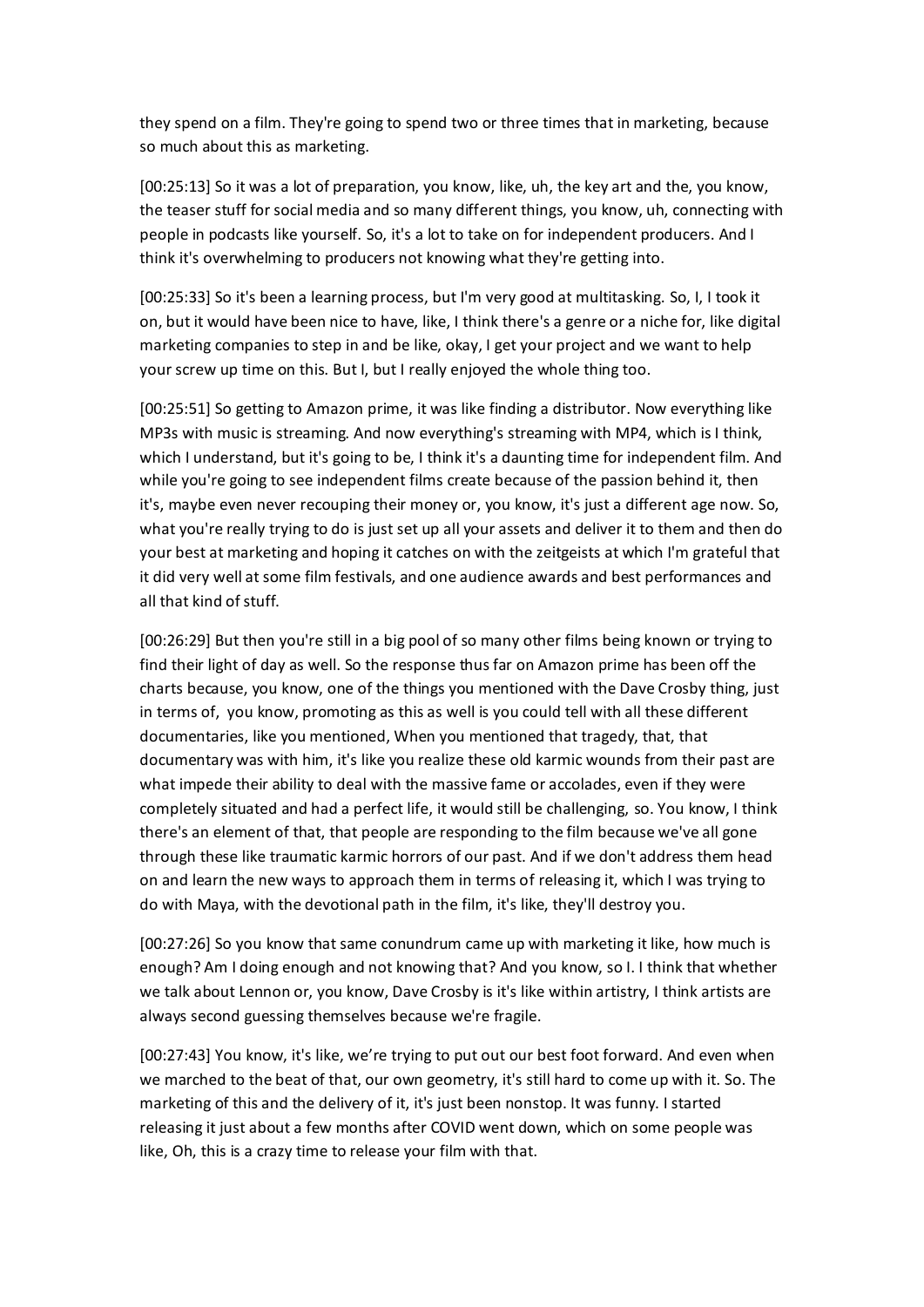[00:28:01] And I'm like, well, everyone's at home. I got way more time to do it. And had I been working, or life was back in a regular mode. I wouldn't have been able to do this. So, there was so much work to be done that I, that came on my plate in a way that I couldn't expect that it was so great that I had this time to do it.

[00:28:16] So. I'm just so pleased that people are responding to it and it's starting to spread in different countries, and I feel like it's just beginning, I think, I think independent films that people love, it's going to take them one to three to five years to really find it just because of the overabundance of saturation of what's going on out there in the market.

[00:28:32] And I'm totally cool with that. I know it's going to find the light of day when it's supposed to and already has. So, I think there's an element of trust in that I think with those elements of Lennon and Dave Crosby, In regards of like, you know, I think artists are so fragile that it's hard to just trust yourself, even when you are doing the thing that is most ingrained in your soul, it needs to come out.

[00:28:51] So it's kind of the same process with the distribution mode. Like how much is enough, but it was like doing all the assets for all that social media stuff. I mean, it was, it was, it was so much to do it. I was unprepared for it, but it was also fun because you have to find the play and joy in doing that as if you do write a song or making a film or else it will destroy you.

[00:29:11] **Bryan Smith:** Yeah. Well, you did a nice job with your press kit. I saw your press kit and you; you look like, you know what you're doing, but how do you know that you're making the right moves, that you're being treated fairly when it's your first feature film and you're brand new to this world. I mean, you've been acting for quite a while, but you just haven't been, you know, in the filmmaking aspect of it as a writer, director, producer, you know until now, right?

[00:29:35] **Justin Connor:** Yeah. Yeah. I think, well, I, when I worked in a lot of films and TV shows, I just watched, I watched how they made a film, a wah, wah, you know, there's 20 people on set as everybody really needed. You know, when I read stories about Kubrick working with less people than most big productions do, and, you know, I just kind of wanted to do.

[00:29:51] I wanted to keep it very slim and sparse and it, and that was the way economically to make something look professional, you know, at a, at a limited budget. But, you know, I just watched every time I was on a film, you know, or on TV show, instead of sit in the trailer, I would just get out there and just watch the set and see what was going.

[00:30:07] And being an actor helped me for so many years because directing these actors who are very talented, uh, I'm so grateful to have them in my film, you know, actors want to perform. And, and this was so much about not performing and just being, and it was good to speak that language. So, I didn't know per se what I was doing, but I knew that having worked on so many films and seeing why things did go wrong.

[00:30:30] That, that was enough of what I needed to, to know how to procure or not have that happening on mine. That really at the end of the day, no matter what happens, all that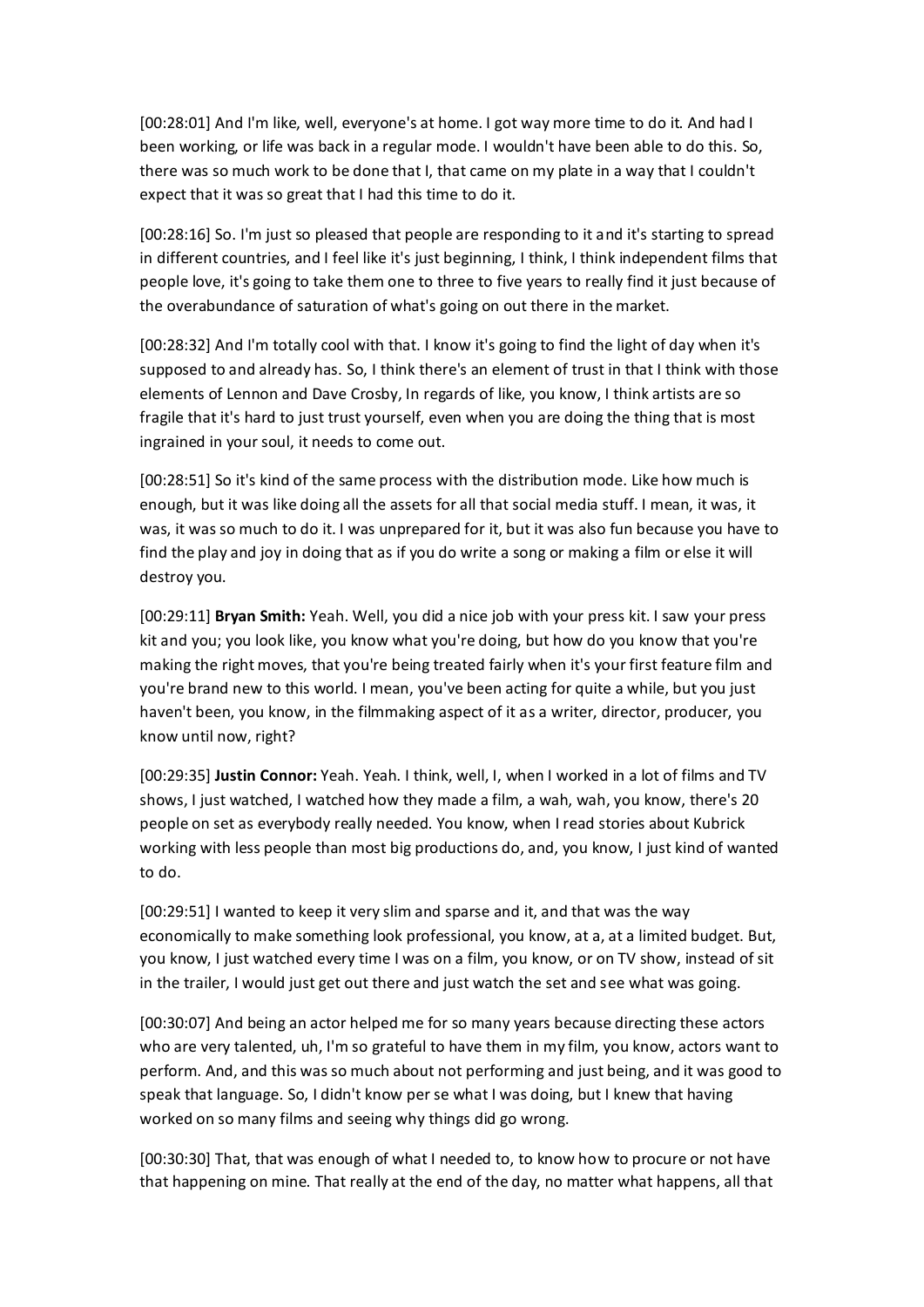matters is what footage you have in that hard drive. That's it? So, once you sign off, you've got to make sure you covered all bases and all angles.

[00:30:47] And, and I learned to trust that and I, you know, and I think that's, that was kind of the beauty and joy of it, even though it was new and not really sure what I was getting into, if I was doing it the right way, it was like, as I was going, just trust in him.

[00:30:59] **Bryan Smith:** So, when you got to the distribution side of things in early 2020, how did you know that you were making the right moves? Did you have a lawyer? Did you have an agent to manager? All three?

[00:31:11] **Justin Connor:** Uh, no I didn't. I mean, I got it to a lot of like the independent distribution arms and I think it was kind of too heavy for some of them or they didn't totally get it in the way I had hoped. But had really great reviews for it. And I think that worked out to my benefit because my friends who are with those companies that I otherwise wished, if I waved a magic wand, were there having a fair share of nightmare stories, but I don't know what's going on with my fellow.

[00:31:36] I'm not hearing back not to mention. I think it's more of the same credo at which I created this. And what we talked about earlier is like marching to the beat of your own drum. In addition to that, I think on the same line or same thought process is I am a big fan, I'm probably going to self-produce the book too, even though I have maybe some publishing leads with it just because I think it's important for artists to claim their work and build their audience with their super fans and grow that way. Versus. I dunno, just subvert your control or power into it so that you're making less pennies on the dollar for someone who you're not sure if they are as passionate about your project as you are.

[00:32:14] So I'm a big fan of pushing artists to just be like, retain as much control as you can. Don't go away your masters. Don't do you know, like, what are we, what are we doing that for? Other than that whole idea of fame, which has its own cycles. Hmm.

[00:32:27] **Bryan Smith:** As you may have noticed there are great resources and advice mentioned in all our episodes.

[00:32:32] And for many of them, we actually collect all of these resources for you in one easy place. Our newsletter, you can go to dreampathpod.com/newsletter to join. It's not fancy, just an email about each week's episode, featured artists and resources to help you on your journey. Now back to the interview.

[00:32:52] Yeah. I've, I've heard a lot of interviews with folks who've self-published books and they don't regret it at all. You just go straight to the website, buy the book.

[00:33:00] **Justin Connor:** Absolutely.

[00:33:01] **Bryan Smith:** And the royalties are, it's not, not even a royalty. It's just profit. I mean, it's a much higher. Return on investments and profit for the artist that way.

[00:33:11] And I think customers appreciate that too. They don't want all the money going to corporations and not the artist.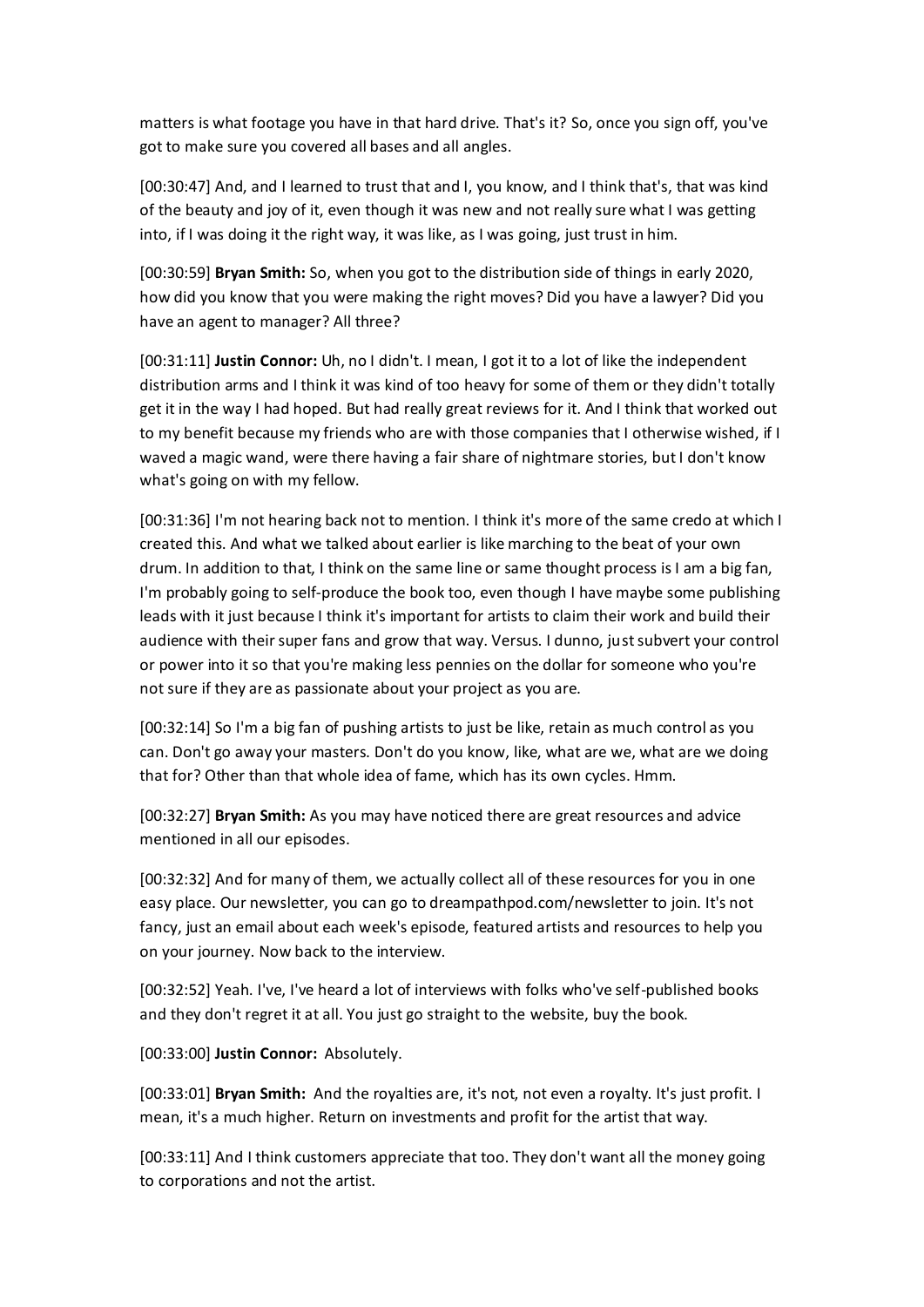[00:33:16] **Justin Connor:** I feel that, I mean, my plan with the book is like, I'll do the print orders and do the audio books for all the Amazon and stuff like that. But I'm also going to do like signed hardbound co-, and I love hardbound books.

[00:33:26] I love reading hardbound books and do that through my website. And I will do that accordingly. And I just feel like that's like a better way to just work. One-on-one. With your audience versus you know, some of my friends, so I've had publishing deals or whatever, they tell me the numbers, they sold and what they've recouped from it I'm like, well, this doesn't really mean makes sense. And there's a certain kind of sweetness, I think, working one-on-one like that. And building up your base accordingly.

[00:33:48] **Bryan Smith:** So, going back to the filmmaking process itself, did you actually go to Thailand in India?

[00:33:54] **Justin Connor:** Yeah. Many times, to India. Yeah. I probably shot the first test footage for the film there just to see what it was like , and it was partly, you know, in the film going on the devotional path, I wanted to see if this was something I was sincere about whether this was something that was going to resonate and want it to feel it firsthand, and it was, it was almost as if I wrote "The Golden Age" to corner myself into being a devotee, so that I didn't wiggle out of it because I knew that this was my direction, but you know, artists and people in general can be tricky about. What they know is right for them or part of their fate and wanting to wiggle out of it and do something more comfortable of sorts.

[00:34:30] So I was really moved by the teachings of this guru, AC Bhakti Vedanta Swami Prabhupada, who was the guru from the sixties and seventies and the guru to actually Lennon and George Harrison, Alan Ginsburg, and a lot of thinkers. At that time, we started the Hari Christian movement in the West, and I read one of his books, "Science of Self-Realization".

[00:34:47] Which unfolds in like a series of interviews with him talking about spiritualism. And that was a big impetus for "The Golden Age". Because I'm like, "Oh, I can do it like a documentary", some of the parts from the film for those, who've read that book. You can see a lot of parallels with it, but, you know, I wanted to make sure I was sincere about this.

[00:35:01] So I did shoot a lot of footage in India and I find it just a beautiful tapestry for. Just the colors and the, you know, I'm, I'm a big fan of that culture and that, and the magnanimous teachings from the East. So, I just wanted to give people an opportunity. The people who've seen the film that hit it, that hit the deepest, not only are devoted, but people from the West who have had like an alcoholic father or an abusive mother or have gone through their own traumas and they hit me up and said, "you know, your story is just like mine and you allowed me to heal through my story by me witnessing yours" I'm like, "great". Yeah. And I think where my eye goes in the film by taking the devotional path, I think that's another way to heal from these things, because you can do therapy and you can do the things that feed you. And, but eventually, you know, how do I, how do I heal from this in a way to see that, how are these things that appear to have been setbacks or knocked me down?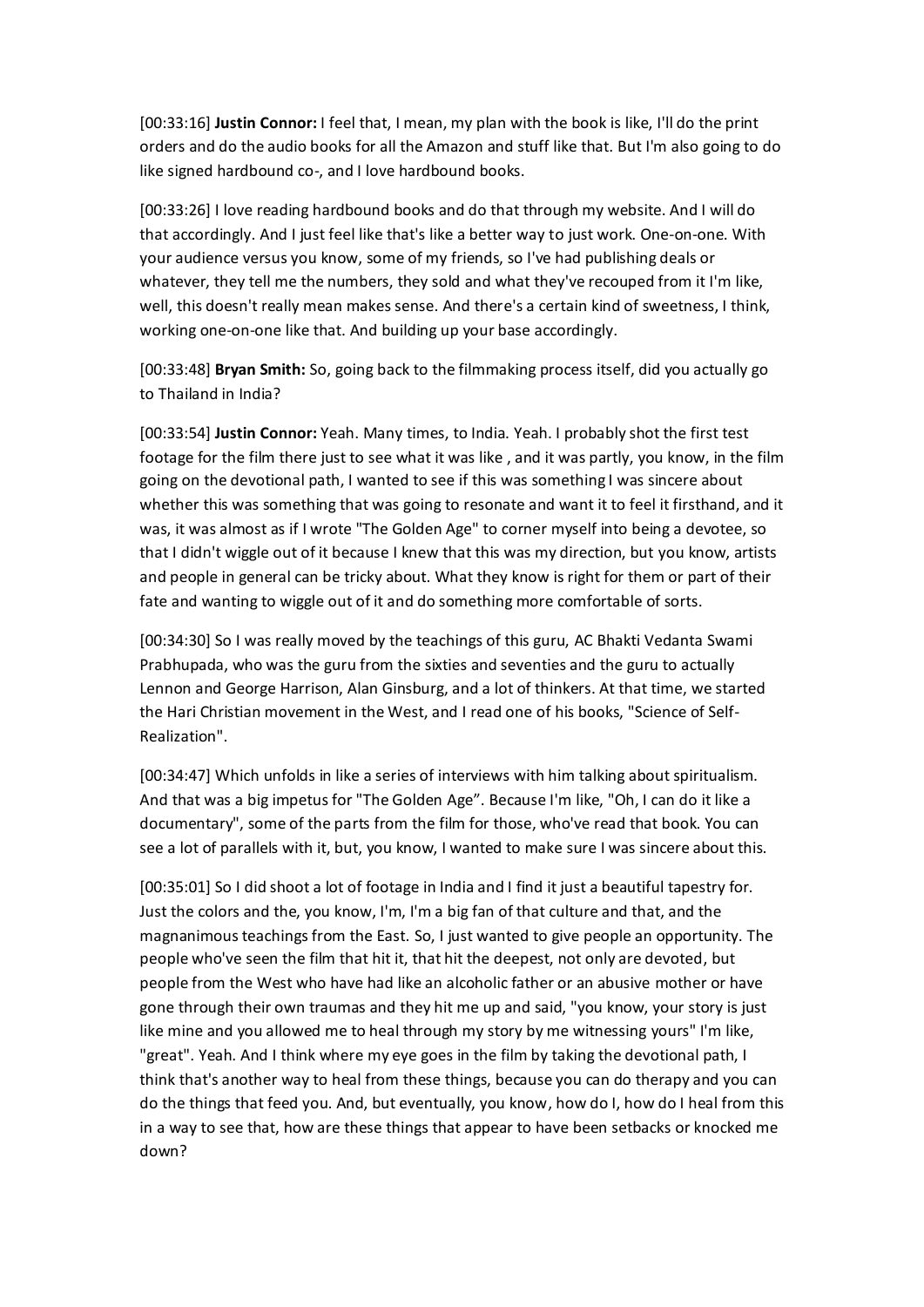[00:35:54] How did they help. Ingratiate a deeper sense of understanding of how much I benefited from them. You know, these are just, this is like part of my own karma, the stuff with my dad and mom was so deep. I feel like at the time I was feeling hurt by it. And by the time I finished this film, I was like, "God bless them" for their punishing methods because who would I begin to be without them? You know?

[00:36:14] **Bryan Smith:** Yeah. That answers a lot of questions actually, because you mentioned that it was kind of autobiographical or quasi- autobiographical, and I was wondering how biographical or autobiographical. It wasn't, it sounds like there's a lot of influences just directly from your own connection to East Indian spirituality experiences growing up.

[00:36:35] And obviously the home movies were, uh, I assumed that those were real home movies?

[00:36:39] **Justin Connor:** They were, that's exact, that's actually how the impetus for the film even started watching those. My mom passed me so long as I'm like, and I was percolating on what. To do for the next project. And I was like, well, I want to do a film.

[00:36:49] And I saw that I'm like, "Ooh, yeah, this looks like it could be the basis for something". So, it was semi-autobiographical and you know, it was for me to announce my wounds, but between you and me and whoever's listening to this, the last thing that I feel comfortable doing is time talking to people about how wounded I have been through, you know, a pretty abusive childhood with an alcoholic father and all that.

[00:37:12] And a sweet caveat to the story is I became really close to them after this project. And before he passed away, we became really close. So it all kind of worked out in a sweet way, but you know, it's good to look at these things and not get swooped by their potency and how, how much they can drown us out of our path and realize that this is just stuff we need to absolve to really go deeper.

[00:37:33] So it was. It was scary and it still is scary to have my film out there. Yeah. That was based on a lot of this old stuff. But I realized once you've gone through these different modes of trying to heal from it with a therapy, yoga, whatever you wanna do, do they still are there and announcing all this.

[00:37:49] It's just frightening to me and still is. But I felt like that was the only way to be completely transparent about like, this is very close to home. And, um, I'm, I'm feeling some in trepidation in terms of sharing it, but by sharing it so transparently, it doesn't have that power on me anymore, nor should it.

[00:38:07] **Bryan Smith:** Right. And I would imagine that the, the fact that it is a comedy, at least that's the way you've described it, or at least there's some comedic elements to it. So that, that is actually a safer way to get this out of biographical story out there because. You have some cover there, you know, it's like, it's like, well, that's true, but now it's not completely a hundred percent.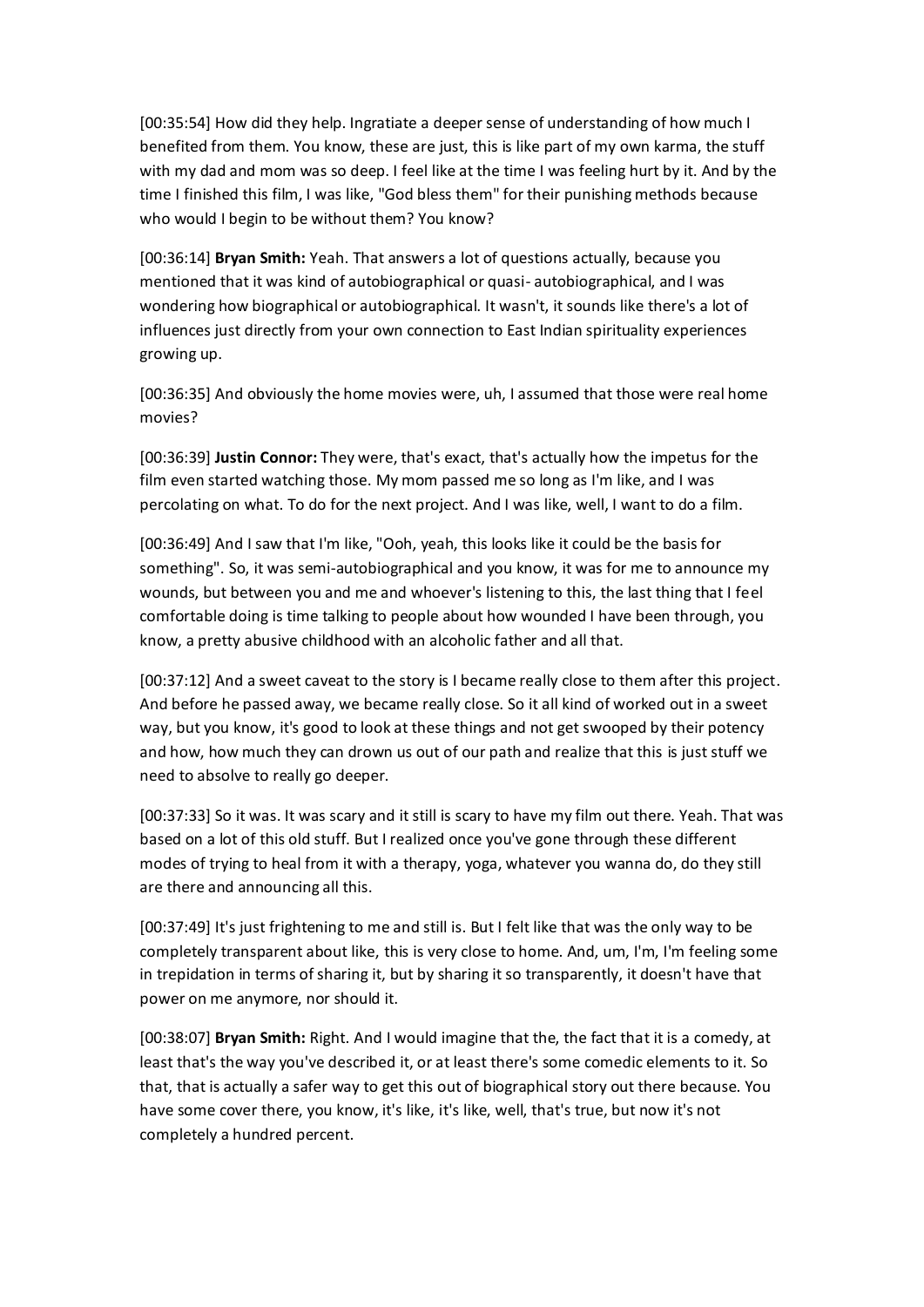[00:38:28] **Justin Connor:** And named me and mother character of Maya, O'Malley, Maya being all that is not, or the illusion of the material world. There's a lot of double entendres in it, but even naming it and alter ego and, you know, he's like, he's kinda my Ziggy Stardust type of character with less makeup. But, you know, I think even naming another character created enough distance because the themes and what I was exploring, and sharing was so palpably intense for me and frightening to reveal that I had to like name it as someone else.

[00:38:59] Just to like, create a little safe distance, hence the book as well. So

[00:39:04] **Bryan Smith:** I forget who said this, but there was a writer who said, if you want to write fiction, write an autobiography. If you want to tell the truth, write fiction or something like that, where. The memoir perhaps is the least true and honest, form of literature out there.

[00:39:25] But, yeah, you find it in fiction, and you find it in dramatizations more than you do in other forms.

[00:39:30] **Justin Connor:** Yeah. Art imitates life, like, you know, Eugene O'Neil's "Long Journey" and "Tonight" that, uh, you know, I remember seeing that on stage and being like, wow, this guy had a tough childhood, or this Neil Simon suffered so many different filmmakers or artists or poets, it's like, you can't help, but draw from that, which affected you, good, bad or indifferent. And I think there's like a power and potency of. You know, art is sort of a function of disfunction, you know, w we're like really braving our wounds that helped create us as expressive people. But, you know, there's some things that we're trying to work out through it, and I think that's beautiful.

[00:40:05] **Bryan Smith:** So, how do you deal with the fact that you have this music from "The Golden Age"? And of course, your 2004 album is that Kaliyuga, is that how you pronounced it? Kaliyuga, and you have this "Golden age" album, there's a soundtrack that is standalone on its own. A very solid album, great music, great songwriting and lyrics are impressive.

[00:40:28] That is something that I would almost want to hold on to and not give over to a movie. Because in a way I would think that as an artist, if you throw it in there, the soundtrack arena, soundtracks, maybe aren't as sought after or thought about as something that you want to add to your playlist. Even though I have it in my playlist right now.

[00:40:51] That's great. By the way. So how did you think about that? Because you're creating this great music and then you're handing it over to cinema. And did you think about that? Did you agonize over it at all?

[00:41:03] **Justin Connor:** I love that. I didn't really know. I guess. Not really, not really. I think in this day and age, and maybe that's why I kind of wrote the book too, but I think I wrote the book because you can only tell so much in 90 or a hundred minutes in a film and the book can go so much deeper as most books do in relation to the films that are based off of them.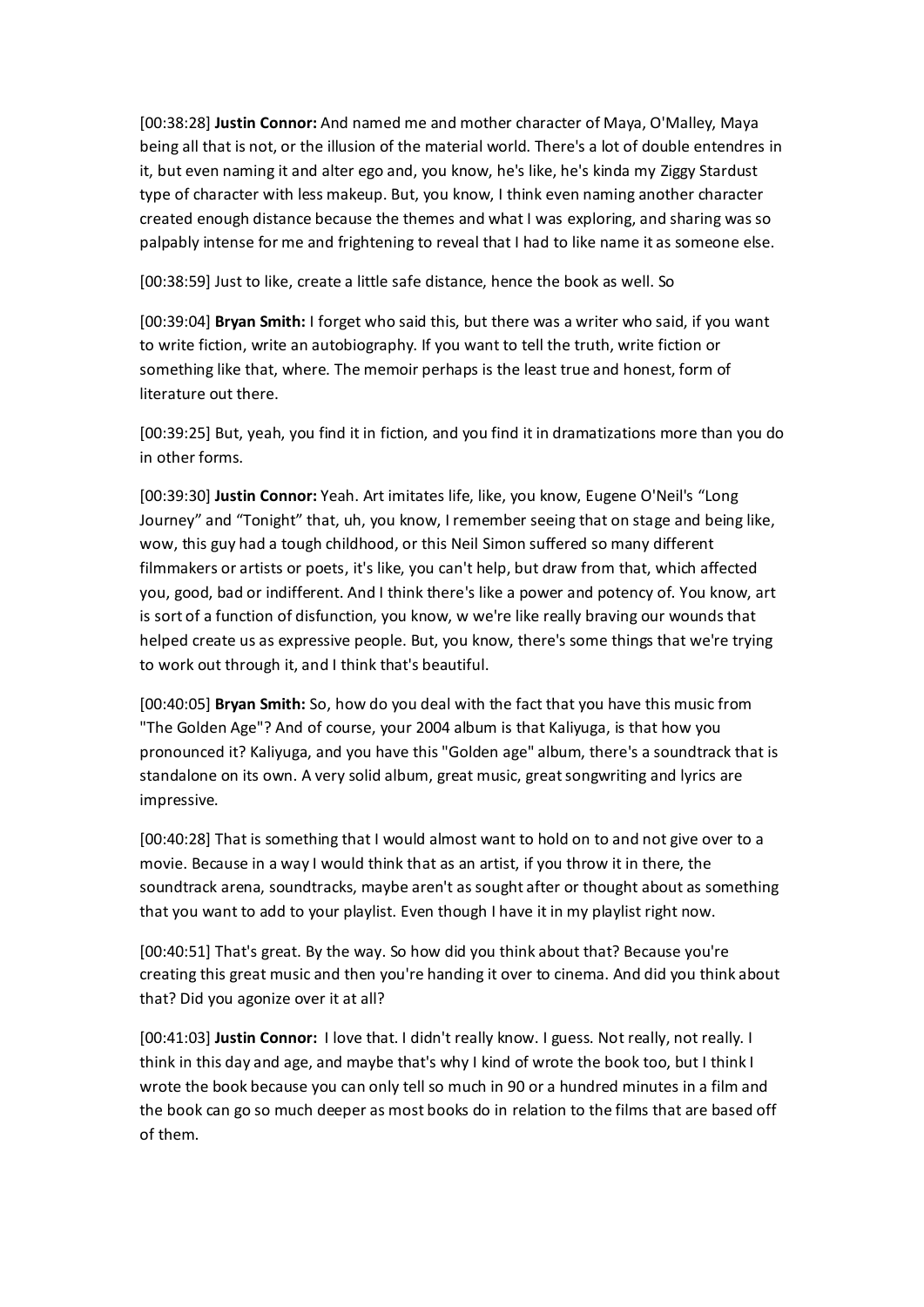[00:41:22] But with the music it's like, ah, man, it just, it seemed like. I needed to tell a story with the album that not only coincided with the film, but in this day and age, I think it's hard to just release an album and find people to listen to it in a way, you know what I mean? It's like it all cross pollinates.

[00:41:43] I feel like this new wave where we're walking into is you can't just do an album or a film and have any, like, do all of it. Like, you know, I think that's partially why I did the book too. They're all related. And I'm not saying, you know, and it's funny because while we've been locked up in quarantine, I've been demoing the third album sitting here over my piano and figuring out the songs which I really dig in.

[00:42:06] And I'm really digging it a lot in terms of like the direction it's headed. But it's also really freeing to know that these songs will just be songs. Although I may have one in a future film or something that just to make a pound for pound album. But yeah, when you say that about soundtracks, I'm with you, but I felt like it was part and parcel of this very same thing as if there were no film attached to it in the sense that I approached the album, even though it was in conjunction with the film, the way I approach an album or anything, it's like, I wanted this and I'm not saying I achieved it. But, you know, I wanted to make this like a classic, you know, sixties, seventies kind of album. And I'm not saying I pulled it off, but it's like, I put so much time into making sure every nuance and arrangement and such was with it.

[00:42:52] And what's funny about like this whole ownership of art, which is good to like, control your, what you're creating and all that. But it's that, even that in of itself is like a Mirage and mystery, because really like the publishing for this album, I should give to like my top 10 musical heroes, you know, like they inspired it as much as it looks like, "Oh, look what I've created".

[00:43:11] But, so I dunno, I, I approached it pound for pound, just like, I want to rival my greatest heroes with this album. And I want to do that on the next one too. Not in any kind of competitive way, but as a way to like, homage, how deeply resonantly they've they've affected my and just shaped my life, you know?

[00:43:30] Like I should, I should get my publishing to like, you know, Harry Nelson and Dylan, all those guys, like, because you can tell when you listen to their albums, these guys were tired of this and the women like Joni Mitchell, I mean, go on and on like they worked tirelessly on these albums and you don't know to what extent and how quickly it came out.

[00:43:48] But you can tell, you know, with the lyric's nuances, the performance, the arrangements, the subtlety. They put their guts and blood into this. So, I owe them, you know, "The Golden Age" is theirs.

[00:43:59] **Bryan Smith:** Now was the, songwriting in the performance of "The Golden Age" songs. Was it influenced or shaped in any way by the character that you were going to portray in the film?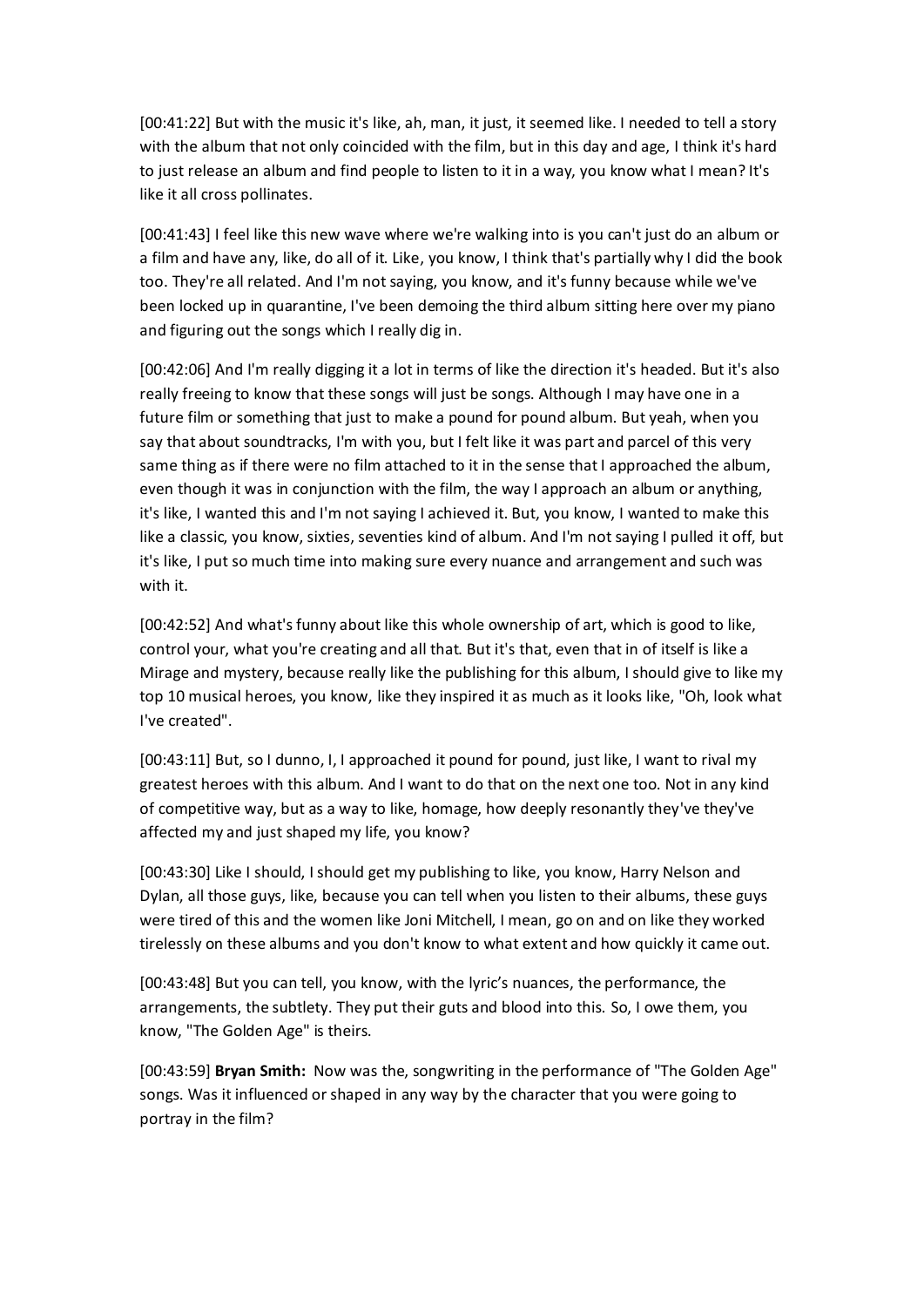[00:44:11] Or was it just completely organically you at that moment? And the difference between the out the 2004 album, "The Golden Age" was just a natural progression of who you are as a musician and as a human.

[00:44:25] **Justin Connor:** Great question, man, that was probably the hardest part in filming. Because the first album, I didn't really know what I was doing.

[00:44:31] I was just putting together songs and like, "Hey, this is what I think sounds good. And this is where I'm at" and musical influence wise, but I don't really know how to play music, that one. And here it is, but I'm very pleased at that album. I think it came out. Okay. Given that I too was kind of like winging it, but it was, it's funny you say that because that was the hardest part of the film, because the songs are told within the film, according to the narrative arc of where Maya is, And I created this character because in the first album it's a little bit more whisper and soulful.

[00:44:57] And on this one, there's a little bit more screaming and a little bit more truth in it. It's coming out of like that throat and heart shocker. Like I need to cleanse this and I need speak the truth. So, I think that whole idea of addressing it through an alter ego allowed me to go a deeper in a way that wouldn't, if this was just a pound for pound album, but even more so while filming it, I had to be very conscious of where did I just come from in the scene prior and where am I going to right after?

[00:45:23] So it all had to be delineated as if it wasn't a narrative arc within the story, which it was. But it was also like the look of it. He starts growing a beard. He starts getting a little older, he's going through his drug phase. Like, where am I with this? And where am I at? So it was almost like the acting was the most potent and pertinent with the songs, but it was told through singing versus doing a scene where I was breaking down or something.

[00:45:48] **Bryan Smith:** That makes a lot of sense and some of my notes that I took down when I was watching it was Jeff Tweedy, Randy Newman. The reason I wrote down those names of those musicians is that there's definitely for me anyway, an influence of Jeff Tweedy in the 2004 album. Yes. And Randy Newman more in "The Golden Age" album because of how matter of fact he just states things.

[00:46:14] And sometimes he doesn't even sing the lyrics. He just says them. Within the musical notes and they become lyrics, but he's telling a story and he doesn't let singing get in the way of telling that story in it. And that's what I mean, I'm not saying that you were channeling Randy Newman or anything, but it just made me think of that.

[00:46:38] **Justin Connor:** That's good. That's great. You know, I usually get from the first album, I think I was really into Wilco at the time and, yeah, I love Tweedy. I mean, he's, he's fantastic. But with the second album, I get more from people like Elton John Dylan Lennon type of thing or "Hurting us". And I like that Newman reference.

[00:46:53] And there is something really cool about what he does in terms of like and with what Dylan does too, in the sense of what they need to say, they're going to say it and they don't really care how it sounds. You know, they're more invested in the moment of how it's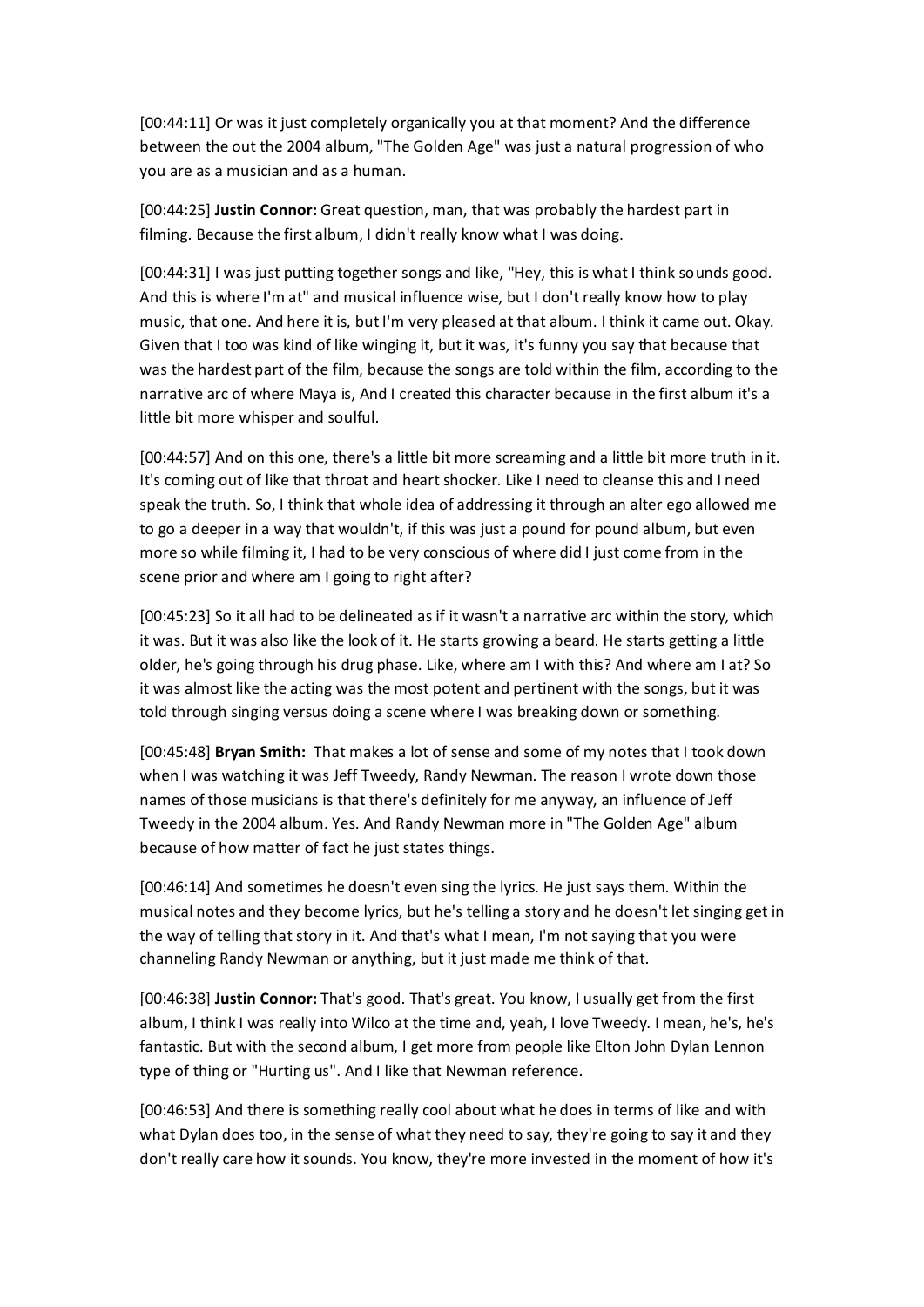being delivered and trying to portray to you how you should feel, because right, and I love that, you know?

[00:47:13] **Bryan Smith:** Right. Because at their core and maybe at your core too, you're a storyteller and this is a mechanism to tell a story, but you're not going to be confined to having this be sing songs all the time.

[00:47:26] **Justin Connor:** Nor do I think it should. And I think those people have those beautiful voices where you really get off in their way in which they can sing. God bless them. And I love listening to that equally as well, but there's something interesting about, and lately I've been played around with it for the next album, in terms of just like singing without any instruments, just to hear like. Not to be like some weird spoken word thing, but just like playing around with just singing it very simply on a guitar or just singing it without any instrument and the power and potency of that storytelling device, without it being like a pound for pound performance, which I think is why I made "The Golden Age", because when you see someone on a recording studio, they're really trying to go for the goods. And I kind of have this standoff thing about performing live, which I'm sure I'll do more of, but it's like, it's always this funny performance thing where it has the tendency to take you out of that storytelling device, just out of sheer volition of people are there and you can hear the potency of people sitting there.

[00:48:19] And I think putting Maya in these different places where he's recording it organically allowed a certain sort of truth to emanate that wasn't pound for pound performance sake. It was more like pound for pound. Am I speaking the truth of what this message of this storytelling song me sticking Bay, you know?

[00:48:39] **Bryan Smith:** Yeah. So, have you found that "The Golden Age" being on Amazon prime has opened up opportunities for you made connections for you in the industry that are going to allow you to create more work more easily than you would have otherwise?

[00:48:53] **Justin Connor:** Somewhat, it's hard to even know where it lands yet in that regard there's been some, but I think what I'm act- it's actually like, I feel like I'm almost moving in the opposite way in the sense that I know what I'm doing next and that's becoming more of my impetus and drive and direction then trying to turn this into like another career step, because I'm not sure I want to go do, I don't know. I mean, I'm, I'd love being an actor and I'd love to do that. And I will probably go on tour eventually and do that, but it's almost like more paved the way to say let's go even deeper and really follow the truth of what you want to explore next, like "The Golden Age" part two. Like this was the appetizer, let's get to the main course and. I know that that is going to be so more off-kilter than even people perceive the golden nature within the confines of that Hollywood machine. That I'm just learning to trust that now and more focusing on the audience that really resonates with this and wants to go along for the ride.

[00:49:54] Because I think why I even created "The Golden Age", because I felt stifled and kind of hamstrung with like, Oh, I booked this job and I did my job and, and it was fun, but it wasn't like, I wasn't like fed by it, you know, I was eating, but I wasn't really fed. And I think I'm trusting. The food I put in front of me a little bit more, and I like fixing my own food.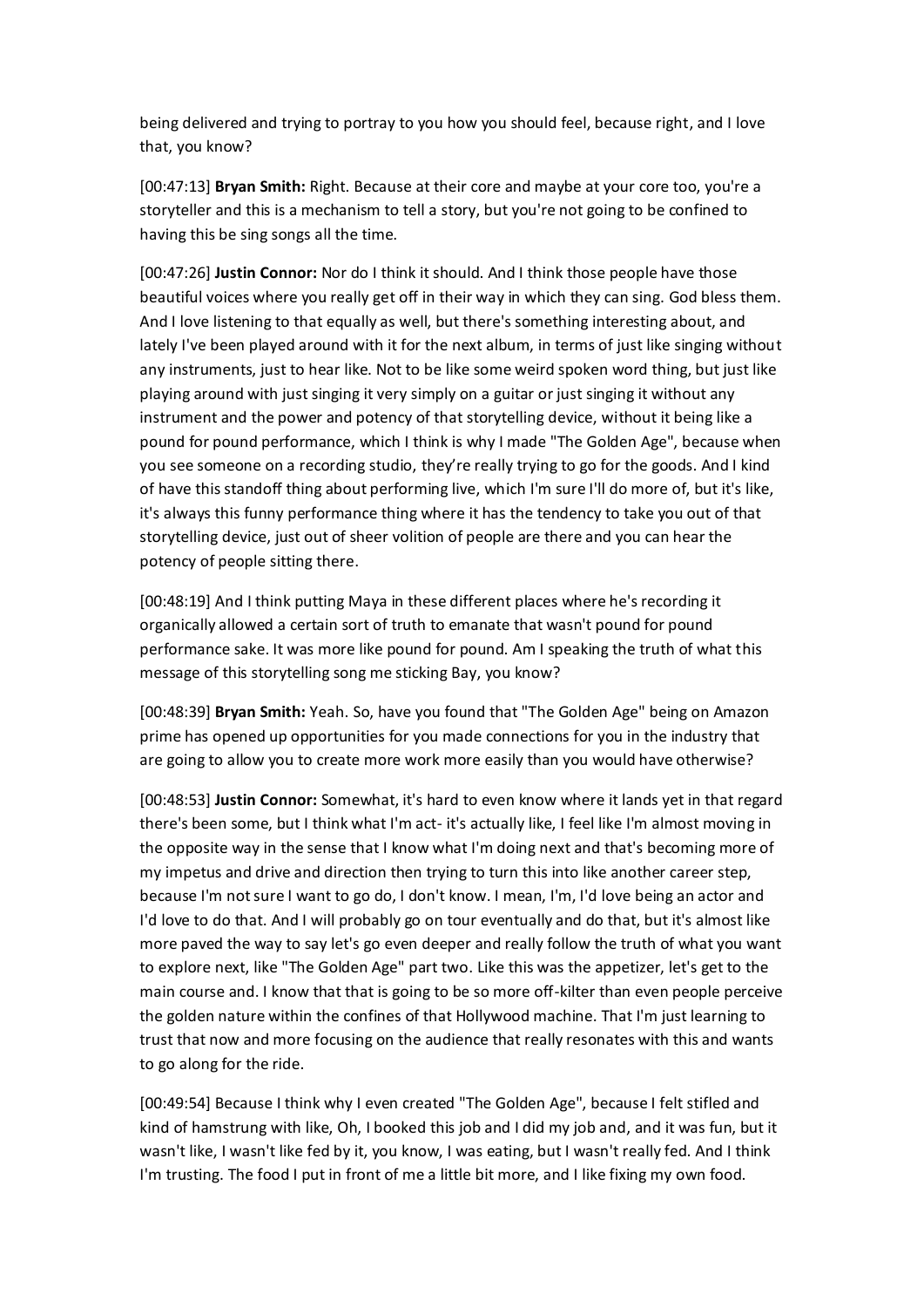[00:50:15] Now, you know.

[00:50:17] **Bryan Smith:** That's a great analogy, great metaphor

[00:50:19] **Justin Connor:** I don't have to eat as much.

[00:50:21] **Bryan Smith:** Yeah. I mean, that's literally, what's happening to us now in this pandemic is when we're having to feed ourselves more in our own houses. But that's an interesting word that you use steppingstone because. As an outsider looking in, I look at things like that and it's obvious from my question to you about what's next and what opportunities has this opened up for you? I do look at things like this as a steppingstone, but for you, it sounds like this, instead of being a steppingstone, it is a reaffirmation of what you're capable of doing and how it's going to be perceived and how it's going to land with an audience.

[00:50:59] It empowers you; I would imagine to keep creating in that same way without regard to what other people think. I mean, this goes back to what we were talking about at the beginning of the podcast, which is coming full circle, just creating for creation sake.

[00:51:12] **Justin Connor:** Yeah. Yeah. I know. And it's not like I'm averse to.

[00:51:16] Not joining the throws of putting myself out there in a different context, whether it be as an actor or whatever, you know, I I'm open to it all. And I think there's balance and room for it all, but it can't be at the sacrifice of following that internal compass. You know, so I'm, I'm more focused on trusting that now and I think I'm starting to find like a deep resonance, whereas like we talked about earlier, there's some of the greatest artists, we look up to have that second guessing of themselves. And I think I'm just, I'm kind of retiring that from my life, which is powerfully like a shifting for me. And maybe I needed this recalibration of being quartered off for a while to really see at as well as taking on the throws of distributing all this.

[00:51:57] So I think I'm focusing less on that because that's going to. Come and go the way it's supposed to. I'm not really putting my impetus there. I'm more trying to create and craft songs and the ideas for the next project and next album to be really on point and in a way that I feel like can help serve others in the way I hope "The Golden Age" has thus far.

[00:52:18] **Bryan Smith:** So, how do you define yourself if you do at all in terms of musician, actor, screenwriter, filmmaker, director producer, because you're this mix of artists and you have this acting pedigree, that's impressive just for my listeners. Look them up on IMDB and you'll see that he's been acting in a lot of great stuff for, for years.

## [00:52:41] But Justin, you have a

[00:52:43] solid album from 2004, a solid soundtrack album with "The Golden Age" and as an outsider looking in, I think, what are you focusing on most and why?

[00:52:54] **Justin Connor:** I think it just varies, you know, like right now I'm just promoting the film and I want to , continue to reach a broader base and audience with it as well as the book is coming up next.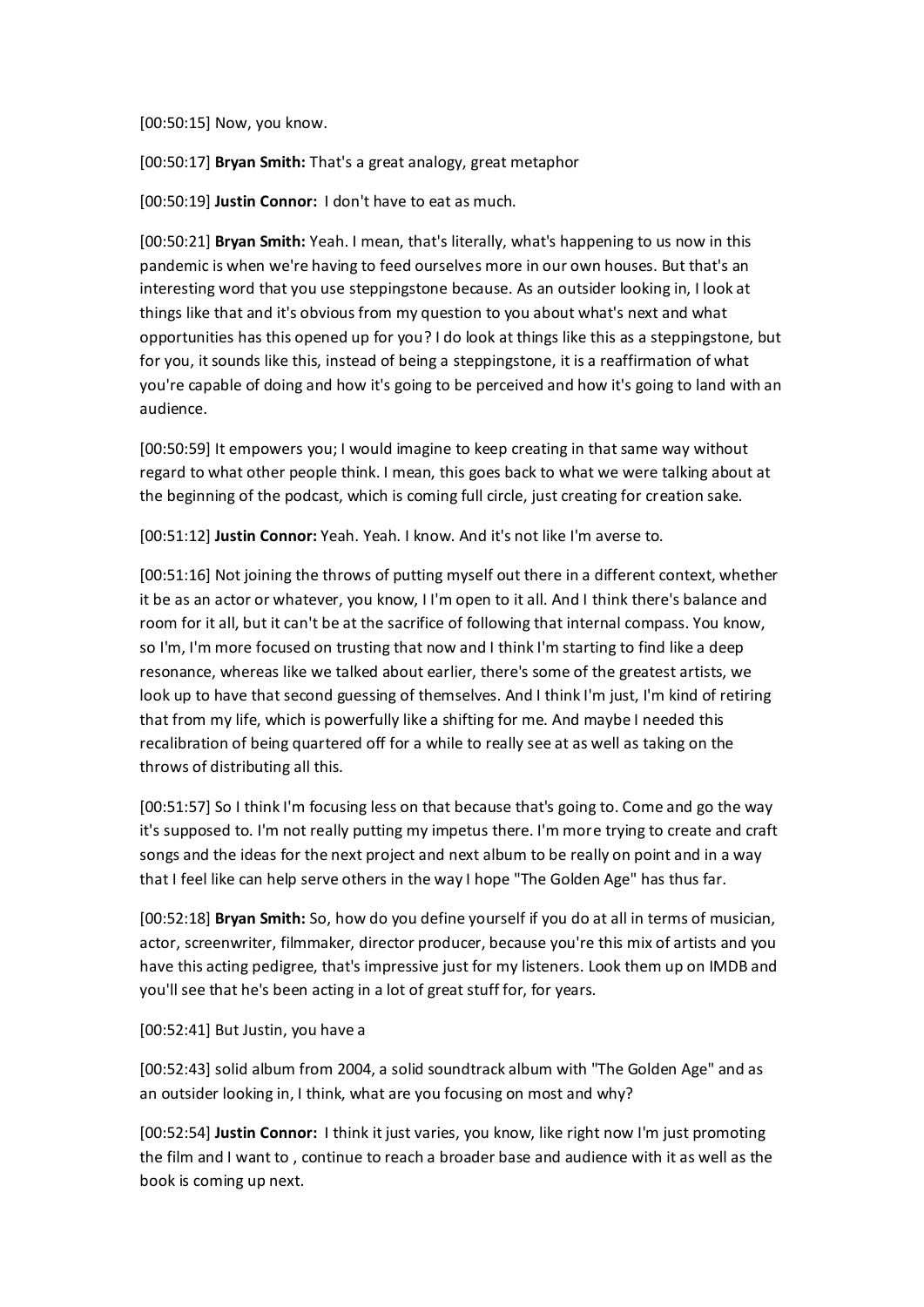[00:53:03] So I think that's in the most immediate future. In that regard. And then, as soon as probably sometime mid this year, I'll be doing the drums for the next album and working upwards in that regard. But I think it just varies. I kind of see it all as the same in some contexts, you know, one of my childhood joys was, painting and drawing and I've been doing that every Sunday.

[00:53:24] And like that feeds me because it's like, it's totally autonomous. I'm enjoying it so much, and it's like, I see myself doing more of that, you know? So I don't know. I don't really, I'm not trying, it's only like I box in, I think it all kind of emanates from the same, the same thread, you know, I, I approach cooking that food at home the same way as I do approaching the next song.

[00:53:46] It's kind of like, It's a sinuous lie and that kind of into threads my whole life. But, you know, there's a quote from some of my gurus from the East. We talk about this, but this whole identity of even being an artist like I'm trying to abandon, you know, or it's like you trying to think of myself as like a servant of the servant of the servant, you know, like that, the cyclic succession of trying to serve those that inspired you, that were inspired by the person that proceeded them, so it's kind of beyond. Me wanting to get attached to any of these identities or ego stuff. I just, I enjoy creating so much and I want to look at it as like a Seva or as a service. And my service in this lifetime is being as authentically genuine as I can, as a creator or as an artist and all the other stuff, I feel like kind of falls in to place the way it, the way it should.

[00:54:38] **Bryan Smith:** Yeah. I interviewed an artist out of Seattle last year, his name is Hugo Murrell, and he had a professor an art professor. And I think there was a question from one of the students. The question was, " how do I become an artist? And these are young students and the professor said, "you are an artist".

[00:54:56] So don't even think about that. Like you are already an artist and the takeaway for me from that very profound, short, succinct, pithy comment or answer was that I think we're all preoccupied with becoming something.

[00:55:15] **Justin Connor:** Oh, God.

[00:55:16] **Bryan Smith:** You know, it's, it's the end goal of how do I get to this point? And you know, you've got, and so here, here you are.

[00:55:24] You're very focused on East Indian spirituality, which I think is more focused on just where you are now, who you are now. And the journey as opposed to the destination.

[00:55:36] **Justin Connor:** There is no destination, because we know from all these documentaries, we talked about the destination is rife with its own sense of madness. Now there's people that balance it well, but we know that there's no destination, there's no enjoyment in the material world.

[00:55:51] The only enjoyment comes through serving. So, if you look at yourself as a process of serving as a conduit, to the teachings that you respond to in serving others, by whatever talents we have, that we're all artists that if we do that with him putting, you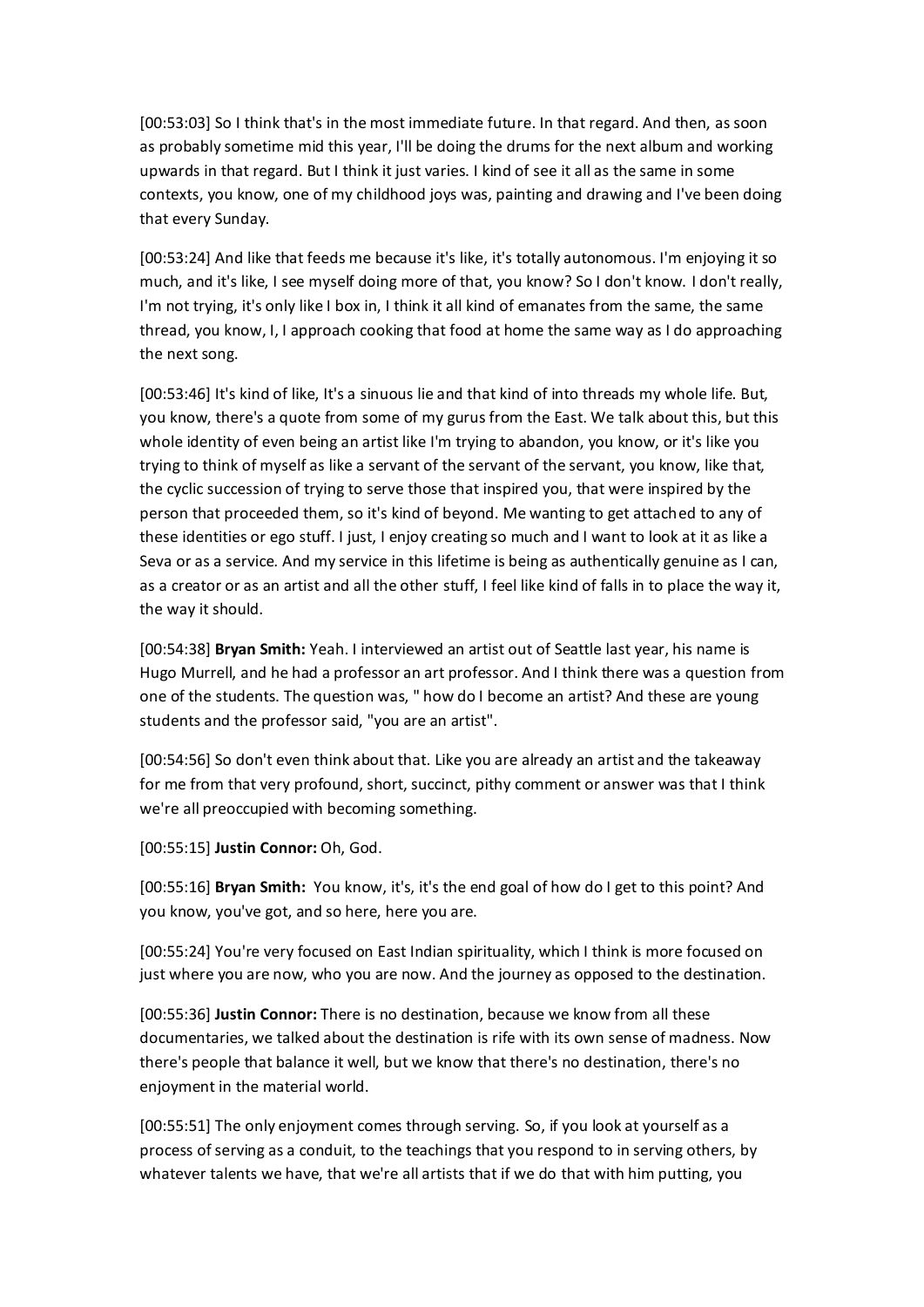know, that little devil on our shoulder of expectations and the end result thinking that when we, that magically appears, then we're going to be happy.

[00:56:15] We know that that is the recipe for disaster, right? So, I think it's like, and it's impossible for us not to do this. We're completely programmed throughout our whole lives, through media, through news, through parenting, through schools, through, you know, just these tropes in society that once you've achieved this, then you've made it whether that's money or a house or fame.

[00:56:36] And I think that, you know, there's a lot of both artists, as well as older devotions that I met within the community that there's this deep sense of humility and really being kind of living beyond that whole trope of. Do you know who I am or look what I've done, or it's a sad game that we all know is rife with its own madness and has its own problems in terms of payoffs, if at all, and yet we are so deeply programmed by that. It's, it's a, it's a tough nut to crack in terms of being able to reflectively see. Is that what we really are like, and when we're talking about social media and all these people like pitching these things or these life coaching things, I mean, it's like beautiful if they're shifting people, God bless them. But I would be really interested to see like all these people, as well as all of us, like we're, we're, I think we're more attuned and inclined to be amongst communities and just creating. Do you know whether it's plants and vegetables or songs or homes or furniture or thoughts or ideas or philosophies then where what's going to happen.

[00:57:37] Once we get to the end of what are these philosophies going to lead to? It's like, well, I think it's really just embracing them and living them then. You know, putting it in this box outside of once that gets achieved, then I'll be enlightened. It's like, I don't know. I think it's a strange conundrum. And I think that's why we find so many people in these music, documentaries, like we talked about who, you know, I remember the Go-Go's one and they were at the peak of their fame and they surpassed the, The Police who they were opening up for and they were like at the worst, like state of their evolution as a band, going to Japan, touring and merchandise and drugs. And. You know, it's like, what you think is going to be your savior can sometimes be your worst demise. So I kind of have that higher. I'm trying to have that higher lens to see beyond all that.

[00:58:22] And it's, it's, it's hard because the program is so deep.

[00:58:25] **Bryan Smith:** Yeah. And I, I would imagine too, the pressures of social media and the folks that are around you, they're trying to get your work seen whether it's a manager or an agent or a distribution company, they're expecting you to be in that world to live in that world, to promote on social media. But it is a very empty demoralizing space to be in. And there's a new documentary coming out. I saw YouTube trailer for it the other day called fake famous.

[00:58:54] **Justin Connor:** It's a bit like the mantra for this generation.

[00:58:56] **Bryan Smith:** Oh gosh. And you can just imagine what the subject matter is. It's taking-

[00:59:01] **Justin Connor:** I shudder to think.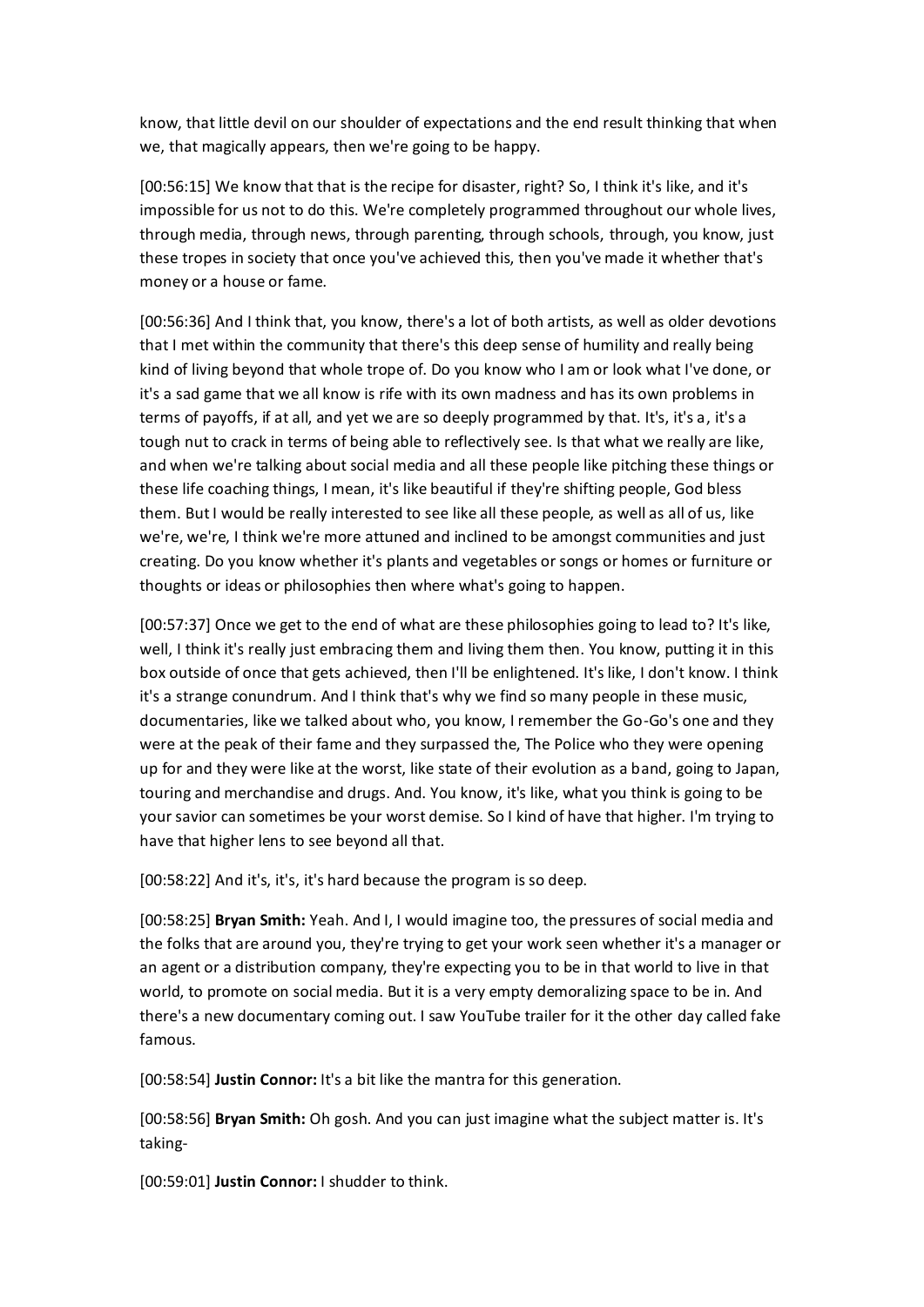[00:59:02] **Bryan Smith:** -taking regular people and making them famous, deliberate, deliberately making them famous on camera.

[00:59:10] So you see all of the things they do. To make them fake famous, and they succeed apparently and getting millions of followers and then they get merch and all kinds of free stuff, and they get paid from retailers and clothes manufacturers. But it's a very strange universe that you can be sucked into thinking is where you need to be.

[00:59:32] **Justin Connor:** Yeah. And I think artists struggle enough just trusting their own intuition, then putting that, uh, on, on the cards as well. And you know, that's how I think, like Christopher guest, you know, his satire at all, I thought, you know, he was kind of ahead of his time laughing at what our culture has since become through the guise of this film.

[00:59:50] "Waiting for Guffman", where you see people that are like wanting to do this, this stage play. And then once they're cast and they're in it, then they're getting very uppity about their position, you know? And it's like, it's like, it's funny how that all transpires and. You know, those people that are really big, God bless them.

[01:00:08] I hope and have millions of followers if I say right onto them. But if the power and potency of what they're expressing, isn't really moving like an individual or collective cultural slash devotional, transformational shift then what is it all worth? You know, what is it? What's it all for? I don't, I don't know.

[01:00:26] I think there's, there's enough of a barrage of subpar work out there that I think it's good to really make creativity pound for pound about that, which can shift yourself and the zeitgeists in a transformational way then than resorting to the idea of being famous because. That's got its own, you know, wall of shame as well.

[01:00:49] **Bryan Smith:** Yeah. Well, it's kind of remarkable too, about how the last 10 minutes of this conversation very much followed the arc of Maya O'Malley and "The Golden Age", you know, he just wasn't willing to go there with the people that were trying to get them to be more commercial, just, just to survive basically financially, which was not an unreasonable ask.

[01:01:11] **Justin Connor:** I was just about to say is just like, God bless him. And I went, you know, I got to give a big shout out to Christopher Mae who plays the label boss in the film, John Crispin. He was so, so good. And I really pushed him to like, You know, somewhat his whole arc is interviews and it's like that history with him and Maya and the frustration yet him caring about him had to be so pertinent, but it all went to even more so had to be so pertinent is his angle and point of view from the business side of it.

[01:01:40] You want it to be like, well, he's got a point there too. I mean, Maya, like, you know, "you have this opportunity and you're kind of blowing it". So, so I agree with that. And I think both sides are right. I just don't think everyone's cut out to play this role that, you know, with kind of a higher understanding of what it means to just exist, given how impermanent we all are.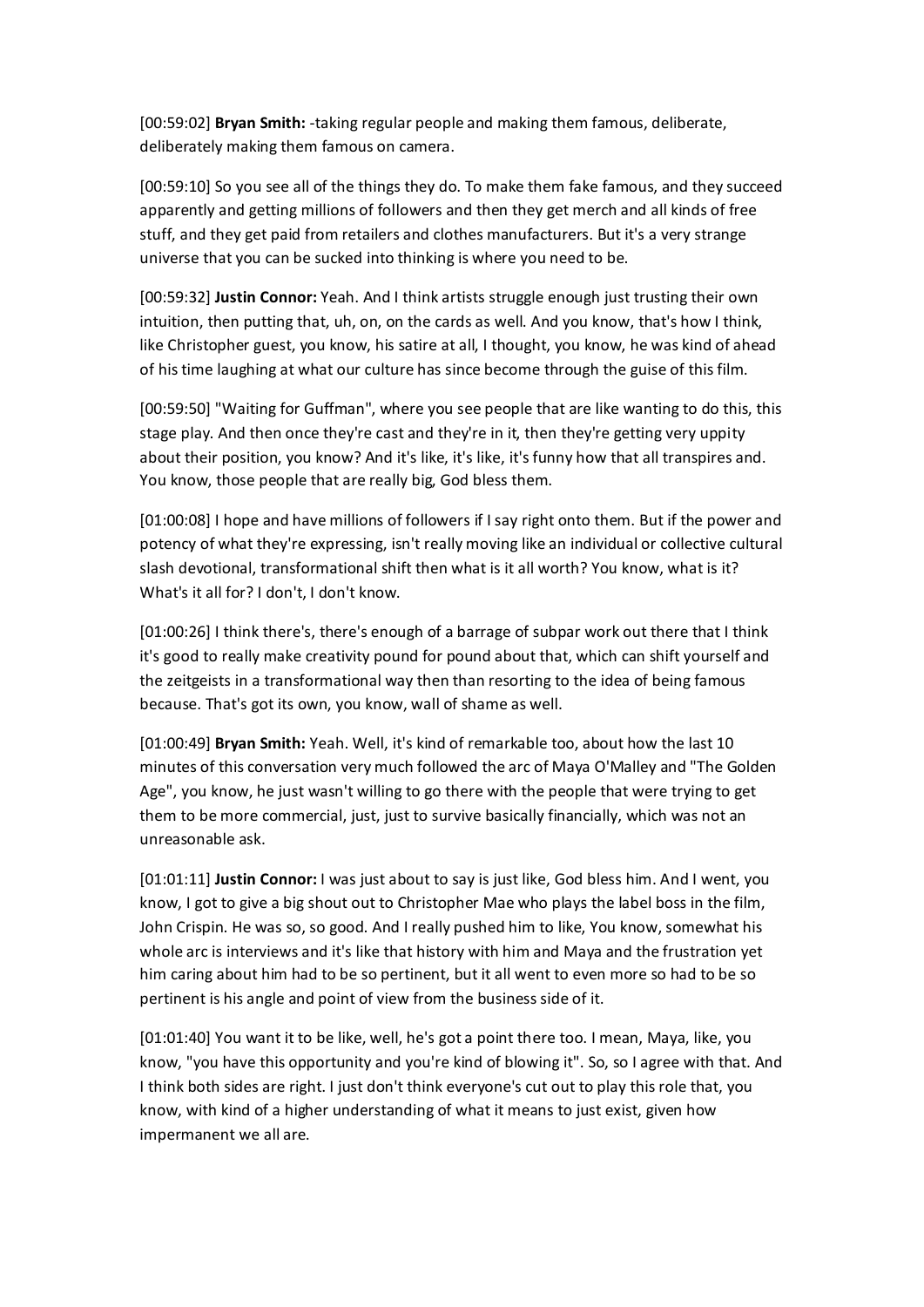[01:02:00] It's like, you got to stay. You got to stay truthful to what it is. You're trying to espouse. Whether anyone believes it or anyone buys it because if everyone buys it and you're not, which one do you choose? You know, which pill you swallow? No, I don't know. I'm just kind of like marching to the beat of my own drum and I trust my guru and just the teachings and that's enough for me.

[01:02:23] **Bryan Smith:** Good for you, Justin. So, the book that's coming out, when can we expect to see that? Cause I'm going to announce it on my show, and also put a link on my website.

[01:02:32] **Justin Connor:** I'm thinking it's going to be around April or May. It's just it's you know, what's funny is like, when you talked about promoting the film, what are all the issues with that?

[01:02:39] Um, or all the different tasks, like the, the manuscript has been done and my editor and I are going over it, but it's like, you know, the repeated words, you know, so you're really like really, and then the doing the layout for it. So there's a lot of intangibles than the audio book for it. So, I think it'd probably be around May, June, I think is the target date.

[01:02:57] But, I think fans of the film will really enjoy it in terms of , in the meantime, you know, watch the film on Amazon, read the reviews. People are going pretty wild over it, listen to the soundtrack. And then if you. You know, I feel like the super fans from that well will, will gravitate to the book because there's something really intimate too, about writing a book that has a personal journey to it outside of a film. You can fill in the blanks a little bit more. And I don't know about you, but sometimes when I get into a really good book, I feel like, I think when people like books more than films on some level. Is, there's an intimacy that you can have to conjure up some of your own reflective use of what the protagonist is going through.

[01:03:37] And I think people are getting that from "The Golden Age" because of the medium of it being kind of a doc Rockumentary type of thing, but I'm really proud of it. And I think that's the reason I delayed releasing the film was because I wanted to make sure the book was on point enough to then release it so that by the time it's gaining some traction, I could release the book.

[01:03:54] So. It's all coming to fruition, right? Sarah mayor, Jim. But, uh, in the meantime, I say, just go check out "The Golden Age", listen to the album, see if it's your cup of tea.

[01:04:01] **Bryan Smith:** And this third album. When can we expect to see that?

[01:04:04] **Justin Connor:** Probably be I'm thinking like early 2022. I think so. I mean, if I'm being honest, you know, I'm hearing a lot of arrangements with it and it's kind of like "The Golden Age", but it was taking the step up in the devotional context. But I, at the same time, I think equally, if not more palatable, you know.

[01:04:21] **Bryan Smith:** Yeah.